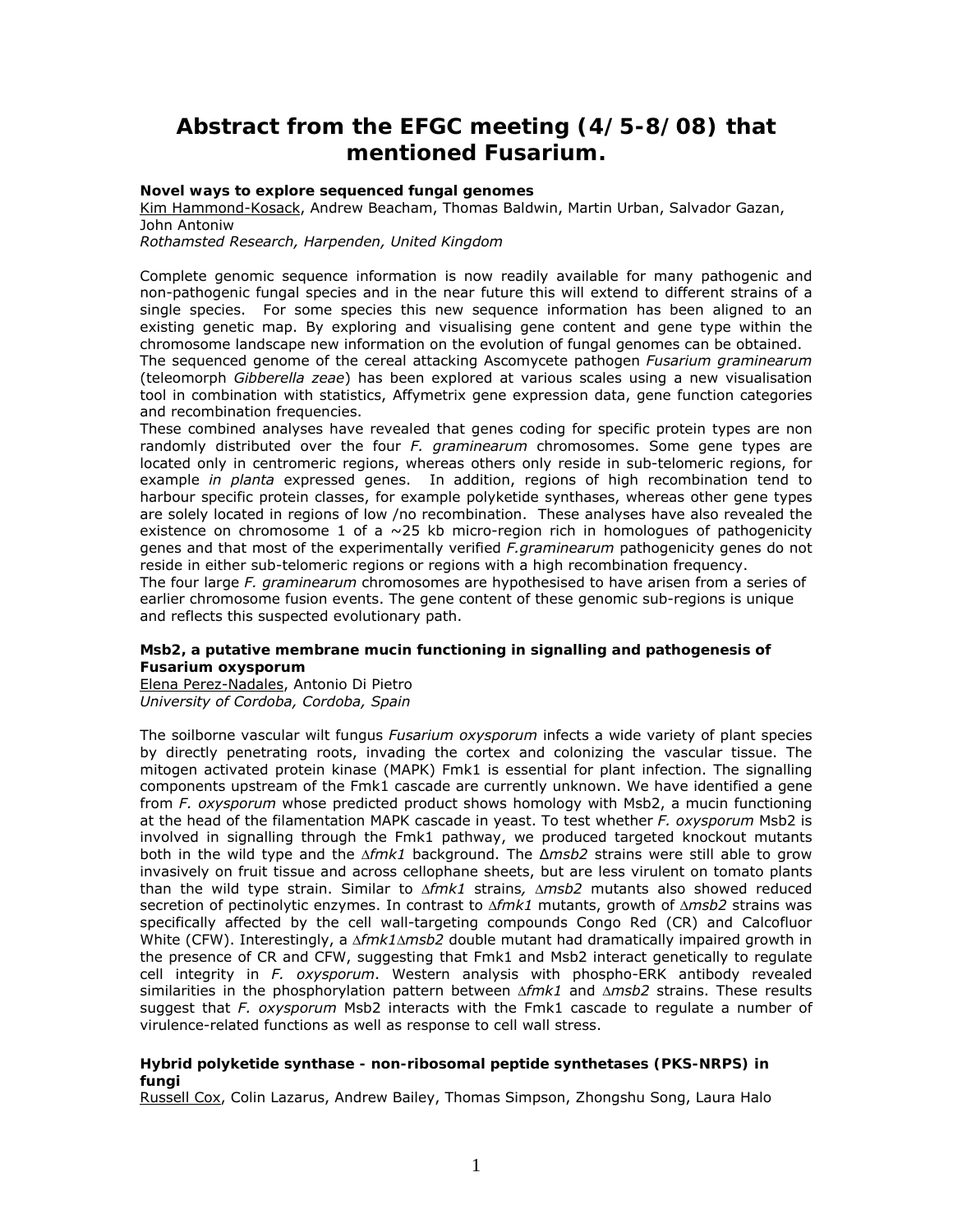#### *University of Bristol, Bristol, United Kingdom*

The genomes of filamentous fungi contain numerous gene clusters for the biosynthesis of complex secondary metabolites. These usually include polyketide synthases (PKS), nonribosomal peptide synthetases (NRPS) and terpenoid synthases, but recently we have shown that hybrid PKS-NRPS systems are relatively common and responsible for the biosynthesis of diverse compounds known as acyl tetramic acids. We have worked with PKS-NRPS genes involved in the biosynthesis of Tenellin (*Beauveria bassiana*) and Fusarin-C (*Fusarium venenatum*). These 12Kb ORFs are difficult to manipulate using traditional 'cut and paste' approaches so yeast recombination, combined with GATEWAY *in vitro* recombination has been used to rapidly assemble expression vectors. Expression in *Aspergillus oryzae* has been achieved and the chemical analysis of the compounds produced reveals much about the *programming* of the PKS-NRPS proteins. Co-expression and knockout strategies have revealed more about the post-assembly reactions and have allowed us to probe the wider gene clusters.





Fusarin C **Intact acetate** Acetate,*via* Krebs cycle *S*-adenosylmethionine

**Variation in** *TRI1* **in thirteen trichothecene-producing species of** *Fusarium***: evidence for a complex evolutionary history of a mycotoxin biosynthetic locus**  Robert Proctor, Susan McCormick, Nancy Alexander, Anne Desjardins *United States Department of Agriculture, Agriculture Research Service, National Center for Agricultural Utilization Research, Peoria, Illinois, United States* 

Trichothecenes are mycotoxins produced by several genera of fungi, including some agriculturally important *Fusarium* species. In the two species, *Fusarium graminearum* and *F. sporotrichioides*, that have been examined most thoroughly, trichothecene biosynthetic enzymes are encoded at three loci: 1) the 12-gene, core trichothecene biosynthetic gene (*TRI*) cluster, 2) the *TRI1*/*TRI16* locus, and 3) the *TRI101* locus. In *F. graminearum*, the cytochrome P450 monooxygenase encoded by *TRI1* catalyzes trichothecene C-7 and C-8 hydroxylation, whereas in *F. sporotrichioides*, the enzyme catalyzes only C-8 hydroxylation. Here, nucleotide sequence analysis of 13 *Fusarium* species distinguished four transpecies groups of *TRI1*. Within each group, predicted *TRI1* amino acid sequences are 85-99% identical, and between groups, sequences are only 65-75% identical. *TRI1* sequence variation is not correlated with phylogenetic relationships of *Fusarium* species inferred by maximum parsimony analysis of nucleotide sequences of beta-tubulin, translation elongation factor, and two core *TRI* cluster genes. Sequence analysis of *TRI1*-flanking regions indicated that *TRI1* exists in at least three distinct genetic environments. In contrast to variation in *TRI1* sequence, these genetic environments are highly correlated with inferred phylogenetic relationships of *Fusarium* species. Together, these and other data indicate that the evolutionary history of the *TRI1/TRI16* locus has been complex and has involved ancestral polymorphism as well as gene relocation, inversion and nonfunctionalization.

**Global regulation of bikaverin biosynthesis in** *Fusarium fujikuroi*

Philipp Wiemann<sup>1</sup>, Marita Beyer<sup>2</sup>, Hans-Ulrich Humpf<sup>2</sup>, Bettina Tudzynski<sup>1</sup> *1 Institute of Botany, WWU Münster, Münster, Germany, 2 Institute of Food Chemistry, WWU Münster, Münster, Germany*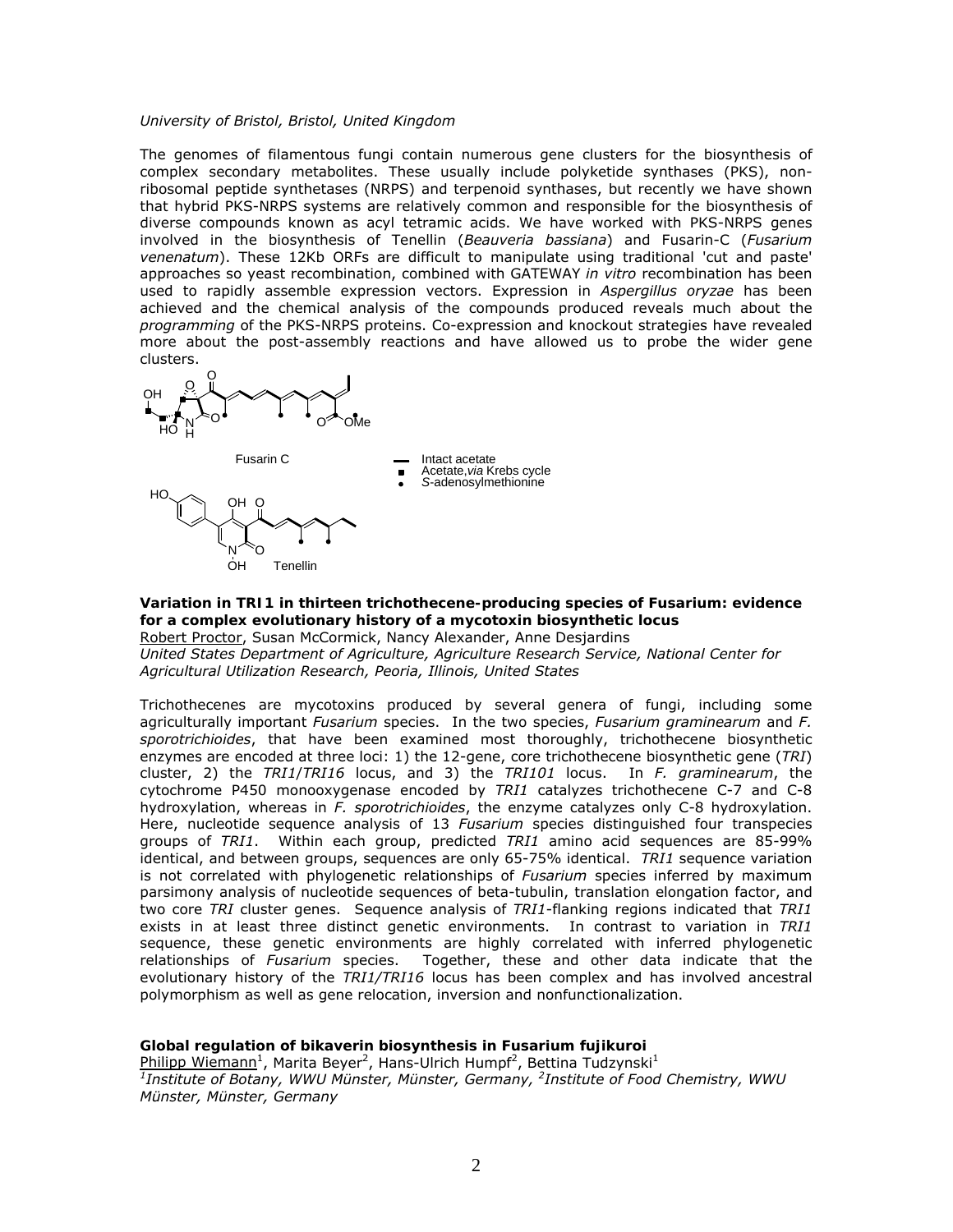The phytopathogenic ascomycete *Fusarium fujikuroi* produces different secondary metabolites, including gibberellins (GAs) and the red polyketide pigment bikaverin, which was lately shown to act cytotoxically on several human cancer cell lines. The polyketide synthase gene *bik1* was previously shown to be responsible for the first biosynthetic step forming an unmodified nonaketide. Here we present cloning and functional characterization of five new genes, *bik2* to *bik6*; all organized in a bikaverin gene cluster. Furthermore, we studied the complex regulation of these genes in response to different environmental conditions such as nitrogen concentration, pH-value and different growth stages.

The genes *bik2*, *bik3*, *bik5* and *bik6* encode a FAD-dependent monooxygenase, an *O*-methyltransferase, a  $Zn(II)_{2}Cys_{6}$  transcription factor and a MFS transporter, respectively. Bik4 belongs to the family of NmrA-like proteins but its role in bikaverin production is not clear yet. HPLC-MS analysis of deletion mutants of all *bik* genes showed loss or reduction of the red pigment, demonstrating that they encode proteins involved in bikaverin biosynthesis. Northern blot analysis revealed that expression of all *bik* genes is strongly dependent on the cluster specific zinc finger transcription factor Bik5. Beyond this pathway specific regulation, expression of all genes is repressed by high amounts of nitrogen and basic pH. We show that the general transcription factor AreA is not essential, but might be indirectly involved in nitrogen regulation of bikaverin biosynthesis. Deletion of *pacC*, encoding the Cys<sub>2</sub>His<sub>2</sub> zinc finger regulator PACC, resulted in de-repression of the *bik* genes under alkaline pH conditions indicating that PACC acts as a repressor. Furthermore, expression analysis of the bikaverin biosynthetic genes in time course experiments showed a downregulation of these genes after 3 days. Deletion of the "velvet" homologue gene *veA* resulted in an expression of the *bik* genes up to the 10<sup>th</sup> day. In contrast, overexpression of *veA* let to a downregulation of the *bik* genes even at early time points. Interestingly, the GA genes are regulated by VeA in the opposite way. Our results reveal new aspects of different regulation patterns for genes organized in one cluster in *F. fujikuroi*, responsible for biosynthesis of the cytotoxic bikaverin, and make this gene cluster an excellent model for regulation studies of secondary metabolism in an ascomycete.

# **Subcellular localisation of two pathway-specific geranylgeranyl diphosphate synthases in the filamentous fungus** *Penicillium paxilli*

Sanjay Saikia, Barry Scott

*Centre for Functional Genomics, IMBS, Massey University, Palmerston North, New Zealand* 

In the filamentous fungi *Penicillium paxilli*, *Neotyphodium lolii*, *Fusarium fujikuroi*, and *Aspergillus flavus* two distinct geranylgeranyl diphosphate (GGPP) synthases, one for the primary metabolism (*P. paxilli* Ggs1-related proteins) and the other for secondary metabolism (*P. paxilli* PaxG-related proteins) are present. The genomes of other filamentous fungi including *A. clavatus*, *A. fumigatus*, *A, nidulans*, *A. niger*, *A. oryzae*, *A. terreus*, *F. graminearum*, and *Neosartoya fischeri* also contain two or more copies of genes homologous to *paxG*, although the secondary metabolite phenotype of most of these fungi are not known. To understand the biological significance of the presence of multiple copies of GGPP synthases across these genera we are using *P. paxilli* as our model organism in conjunction with reporter fusion vectors, deletion and complementation analyses. We found that the presence of *ggs1* failed to complement a *paxG*-deletion mutant strain. These observations suggest that the two metabolic pathways are compartmentalised. To test this, reporter fusion studies were conducted and found that Ggs1-EGFP fusion protein was localised to punctuate structures and EGFP-GRV fusion protein, containing the C-terminal tripeptide GRV of PaxG, was localised to peroxisomes. These and more recent findings will be presented.

#### **Comparative genomics of the transcription factors** *ftf1* **and** *ftf2* **in** *Fusarium* Brisa Ramos<sup>2</sup>, José J. de Vega-Bartol<sup>1</sup>, María A. García-Sánchez<sup>1</sup>, Noemí Martín-Rodrigues<sup>3</sup>, Arturo P. Eslava<sup>1</sup>, <u>José M. Díaz-Mínguez</u><sup>1</sup>

*1 Centro Hispano-Luso de Investigaciones Agrarias (CIALE), Universidad de Salamanca, Salamanca, Spain, <sup>2</sup> Centro de Biotecnología y Genómica de Plantas (CBGP), Universidad Politécnica de Madrid, Madrid, Spain, 3 Instituto NEIKER, Centro de Arkaute, Vitoria, Spain*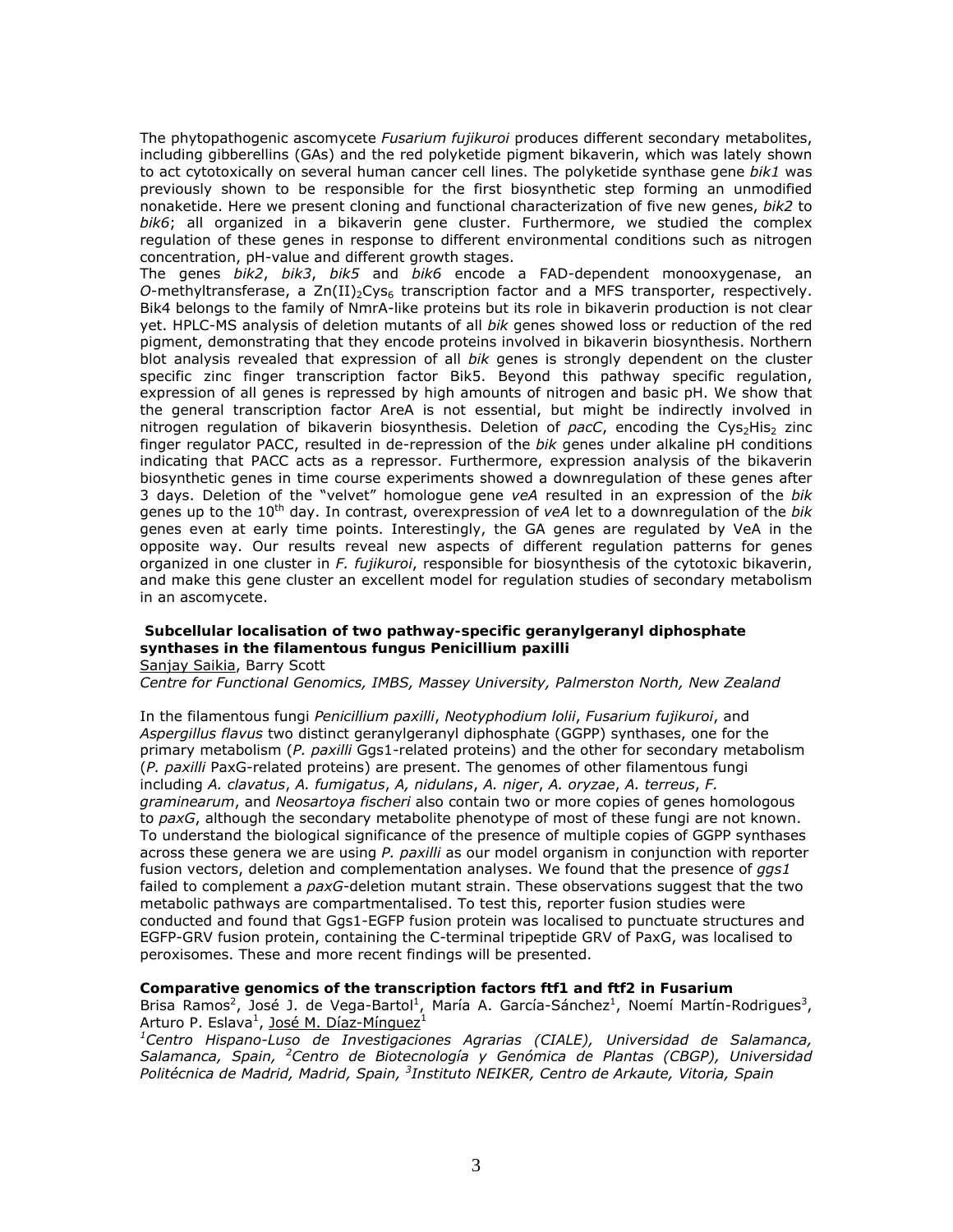We have described a new transcription factor, called *ftf1*, which is likely a virulence factor in *F. oxysporum*, as it is found only in highly virulent strains and is drastically upregulated during infection of the host plant. We have also identified a highly homologous gene to *ftf1*, named *ftf2*, which can be found in *F. oxysporum* strains, either pathogenic and nonpathogenic.

Experimental results obtained in *F. oxysporum* f.sp. *phaseoli* and analyses of the genome sequences of *F. graminearum*, *F. verticillioides* and the recently available *F. oxysporum* f.sp. *lycopersicy*, show that *ftf1* is a multiple copy gene only present in *F. oxysporum*. The four copies in *F. oxysporum* f.sp. *phaseoli* are located in a small chromosome, closely linked to copies of transposon *marsu*, while the nine copies found in the genome of the *lycopersicy*  strain are scattered over different chromosomes of the optic map, but also linked to different kinds of transposons, including *marsu* and *Fot* types. On the other hand, *ftf2* is a single copy gene present in the genomes of the three fusaria, the rice pathogen *Magnaporthe grisea* and the nonpathogenic fungi *Neurospora crassa* and *Aspergillus nidulans*. The genomic architecture of the *ftf2* region is very similar in the three fusaria and shows syntheny with the *M. grisea* genome, but syntheny is lost in the nonpathogenic fungi *A. nidulans* and *N. crassa*.

The three *Fusarium* genus members show different host ranges, being *F. oxysporum* a very versatile pathogen with dozens of formae speciales, while *F. verticillioides* is restricted to maize and *F. graminearum* can only infect barley and wheat. The analyses of the genome sequences have the potential to enlighten our understanding of the genetic basis of host specificity. The results here presented show that the, comparatively, larger genome of *F. oxysporum* contains species specific genes (such as *ftf1*) involved in virulence. The linkage between *ftf1* and transposable sequences and the high homology of this gene to *ftf2* suggest that it may have evolved by gene duplication and the resulting copies become dispersed as part of genome reorganizations.

### **Pathogenicity determinants of** *Fusarium graminearum* **on wheat ears**

Andrew Beacham, John Antoniw, Martin Urban, Kim Hammond-Kosack *Rothamsted Research, Harpenden, United Kingdom* 

Using a novel bioinformatics approach, we have identified a micro-region of verified pathogenicity gene homologues in the important crop pathogen *Fusarium graminearum*. This region is now being analysed by a combination of bioinformatic and reverse genetics approaches to ascertain its role in the pathogenicity of this species.

Comparative genomics using FASTA alignment, protein identity and property prediction, together with nucleotide repeated element and gene expression analyses have been used to investigate the conservation and properties of the micro-region in other closely and less closely related species. Targeted deletion of single genes using the split marker technique has allowed the determination of the role of each micro-region gene in *F. graminearum* pathogenicity.

The micro-region, which contains 15 genes and spans 25kb in *F. graminearum*, appears highly conserved in the other *Fusarium* species but less so in more distantly related species. It is present in a region of the genome with a low recombination frequency and has a low content of repetitive sequence. The region appears, unlike other fungal gene clusters, not to exhibit coordinated gene expression either during *in vitro* growth or during plant infection. Deletion of the neutral trehalase gene *NTH1* appears to slow infection of wheat ears, while deletion of the *SNF1* kinase gene inhibits spread of the pathogen in wheat.

The micro-region is beginning to appear as a novel type of pathogenicity gene cluster, differing from the virulence-associated biosynthetic and secreted protein clusters identified so far in pathogenic fungi. Further investigation will reveal more about the nature of this unusual pathogenicity region.

#### **Analysis of the** *Trichoderma atroviride* **transcriptome during mycoparasitism**  Barbara Reithner, Enrique Ibarra-Laclette, Alfredo Herrera-Estrella *Cinvestav Campus Guanajuato, Irapuato, Guanajuato, Mexico*

*Trichoderma* spp. have been shown to attack and lyse various plant-pathogenic fungi using a complex mechanism. The way mycoparasitic *Trichoderma* strains recognize their hosts is to a large extent still unknown. But it has already been shown that they grow towards the target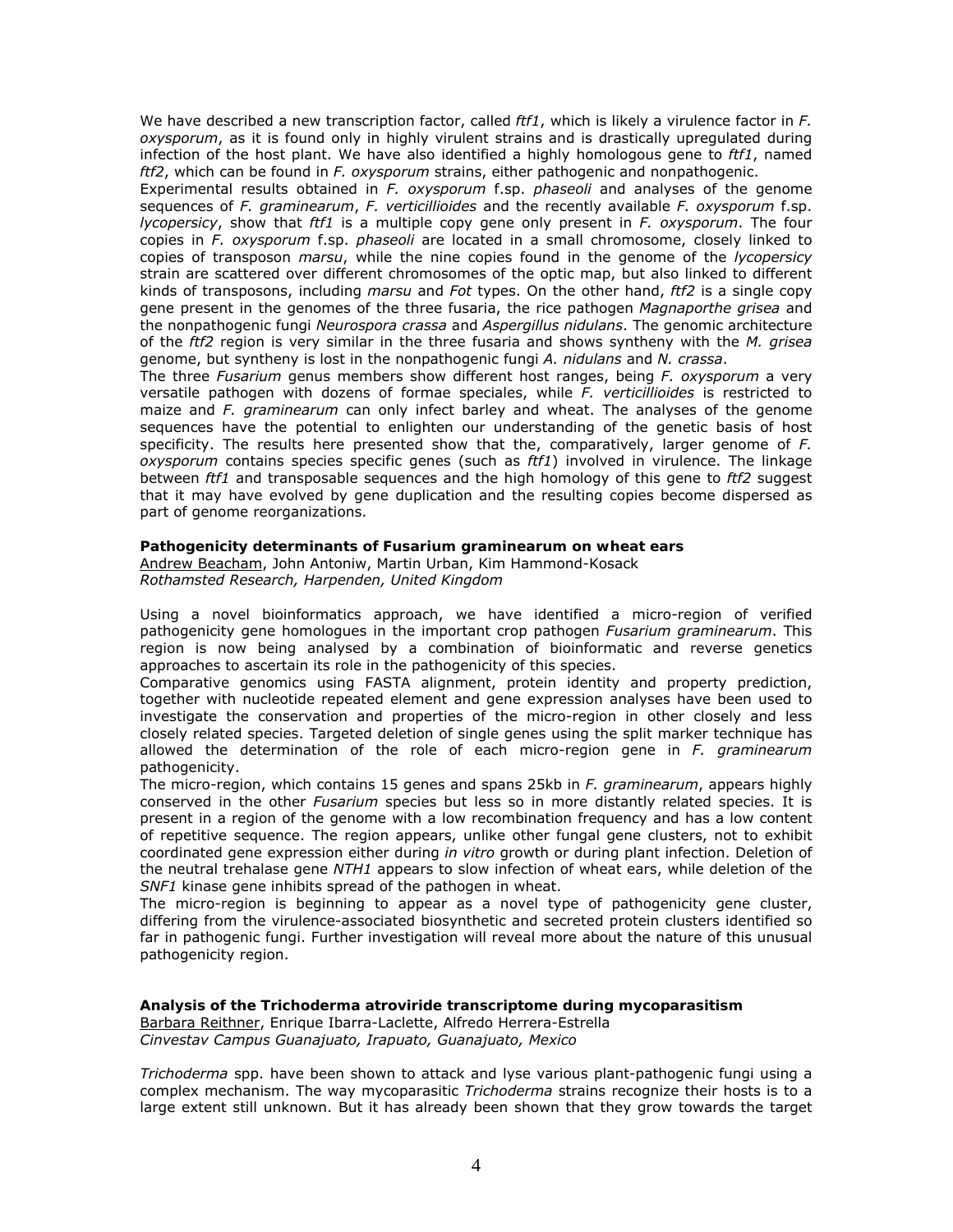fungi, attach to and lyse the host cell wall by secreting antifungal enzymes and secondary metabolites. The importance of biocontrol and plant protection by *Trichoderma* result from the necessity to reduce the application of chemical fungicides to antagonize plant diseases caused by pathogenic fungi such as *Rhizoctonia*, *Phythium*, *Phytophthora*, *Botrytis*, and *Fusarium*. In the present work we concentrate on the mycoparasitic interaction of *T. atroviride* using plantpathogens of different phylla to gain information about the host-specific response of *Trichoderma*. Therefore, we used a powerful sequencing system (pyrosequencing by 454 Life Science Technologies) in combination with a new concept of multiplex identifiers to pool genes which are differentially expressed during different stages of confrontation with *R. solani*, *P. capsici* and the non-pathogenic fungus *Neurospora crassa*. This technique allowed us to obtain approximately 250.000 reads in one run of a cDNA mixture of all samples. The assembled contigs and singletons were blasted against the available genomes of *T. reesei*, *T. virens*, *F. graminiarum*, and the genomes of the host fungi and compared between the conditions used. Differences were discovered between the EST's obtained from the plate-confrontationes assays with different plant-pathogenic fungi as well as for the different stages of interactions analyzed. In addition to the qualitative distinction, we can show that differences in geneexpression found with this method are extremely quantitative.

The present study displays an extensive analysis of genes involved in the crosstalk between *T. atroviride* and it's hosts.

# **Identification of** *Fusarium graminearum* **proteins differentially expressed during mycotoxin synthesis**

Linda Harris, Rebecca Taylor, Audrey Saparno, Barbara Blackwell, Valar Anoop, Steve Gleddie, Danielle Schneiderman, Nicholas Tinker

*Eastern Cereal & Oilseed Research Centre, Agriculture & Agri-Food Canada, Ottawa, Ontario, Canada* 

*Fusarium graminearum* (*Gibberella zeae* [Schwein.] Petch) produces trichothecene mycotoxins early after plant contact to facilitate host invasion. We have attempted to identify genes, proteins, and pathways that may be induced under conditions that trigger mycotoxin synthesis. A shotgun proteomics approach was used to monitor protein expression changes under aseptic liquid culture conditions conducive to trichothecene production in the absence of contaminating plant proteins. The non-gel-based quantitative iTRAQ technology was used for proteomic profiling of three time course biological replicates. Statistical analysis of a filtered dataset of 435 proteins revealed 130 *F. graminearum* proteins that exhibited significant changes in expression. There was good agreement between up-regulated proteins identified by 2-D PAGE/tandem mass spectrometry and iTRAQ. Seventy-two proteins were significantly up-regulated relative to their level at the initial phase of the time course and this group included predicted secreted proteins, cellular transport proteins, homologs of other fungal virulence proteins, and many conserved hypothetical proteins. We are currently disrupting several genes encoding proteins identified in this study to explore function and contribute to our search for mechanisms of host invasion and novel antifungal targets.

### **Survey of mRNA isoforms in** *Fusarium verticillioides* **by ESTs: alternative splicing is part of the story**

Daren Brown<sup>1</sup>, Robert Butchko<sup>1</sup>, Li-Jun Ma<sup>2</sup>

*1 USDA-ARS, Peoria, IL, United States, <sup>2</sup> The Broad Institute of MIT, Cambridge, MA, United States* 

The filamentous fungus *Fusarium verticillioides* is a pathogen of maize and synthesizes a number of economically important toxins including fumonisins. Fumonisins cause a variety of animal diseases and have been shown to cause cancer in some animals. Contaminated maize and maize products lead to substantial losses to farmers each year. The transcriptional and posttranscriptional regulatory mechanisms controlling fungal pathogenesis and toxin production are poorly understood. Analysis of over 87,000 *F. verticillioides* ESTs identified a total of 578 genes with one or more mRNA isoforms and is equivalent to 6.3% of the genes represented. The most common isoform found correspond to alternatively spliced transcripts. Alternative splicing (AS) in higher eukaryotes play a critical role in expanding gene function by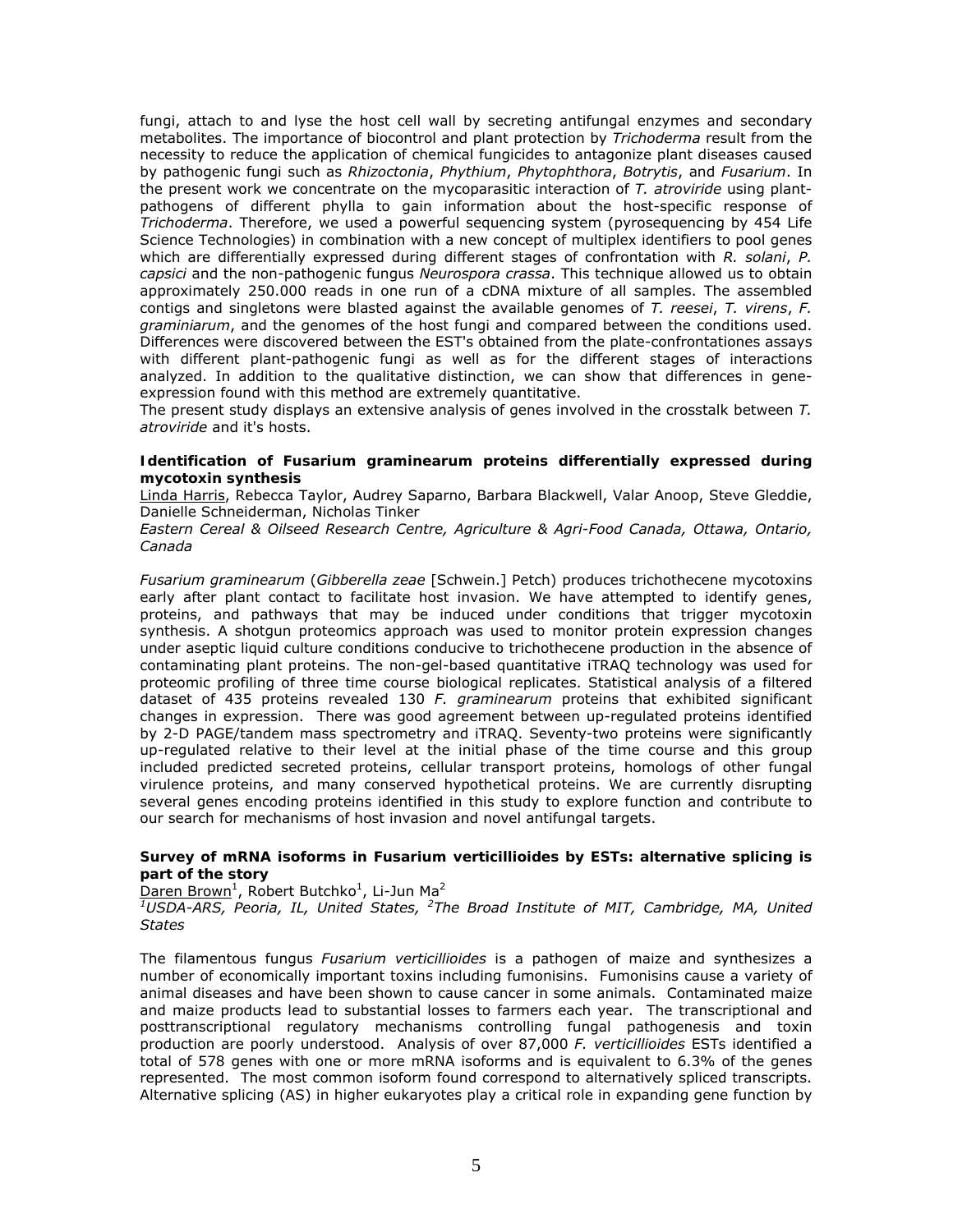increasing protein diversity and by affecting mRNA stability. The different AS forms (ASF) include intron retention (73%), alternative donor or acceptor sites (25%) and exon skipping (2%). The percentage of genes with ASFs and the ratio of different ASFs is substantial different than that found in mammals and plants. Preliminary analysis of predicted open reading frames found that 28% of the AS events could generate altered proteins while 54% introduce frame shifts or stop codons and 16% were in 5' or 3' non-coding sequences. Transcript isoforms were also found that reflect multiple transcriptional initiation start as well as termination sites. And finally, we found sets of antisense RNA transcripts of which some have ASFs including retained introns and alternative donor and acceptor sites. Analysis of the *Fusarium* transcriptome indicate a complexity previously not described and the continued study of ASFs and their possible function will aid our understanding of fungal gene regulation.

# **Insight into the molecular requirements for pathogenicity of** *Fusarium oxysporum* **f. sp.** *lycopersici* **through large-scale insertional mutagenesis**

Caroline Michielse, Ringo van Wijk, Linda Reijnen, Ben Cornelissen, Martijn Rep *University of Amsterdam, Amsterdam, Netherlands* 

*Fusarium oxysporum* f. sp. *lycopersici* is a soil-born fungus that causes vascular wilt disease in tomato by penetrating the plant roots and colonizing the plant xylem vessels. In order to identify genes involved in pathogenicity 10,209 random insertion mutants were generated using T-DNA of *Agrobacterium tumefaciens* as an insertional mutagen. All transformants were screened for loss of pathogenicity on tomato. This led to the identification of 20 non-pathogenic and 86 reduced-in-virulence mutants. The genomic regions flanking the T-DNA were isolated by TAIL-PCR. In total 129 potential pathogenicity genes were identified of which several known pathogenicity genes, such as class V chitin synthase, Zn(II)2Cys6 transcription factor FOW2, carbon catabolite derepressing protein kinase SNF1 and mannose-6-phosphate isomerase. Based on the putative function of the proteins identified, several general and specific processes seem to play a role in pathogenicity, e.g. certain metabolic pathways, peroxisome biogenesis and protein mannosylation. Complementation of three insertion mutants confirmed a role for peroxisomes and a probable cell wall mannosidase in pathogenicity.

# **The role of the fungal f-box protein Frp1 in colonisation of tomato roots by** *Fusarium oxysporum* **f.sp.** *lycopersici*

Wilfried Jonkers, Ben Cornelissen, Martijn Rep *University of Amsterdam, Amsterdam, Netherlands* 

Microbial pathogens have to break plant defence systems in order to colonize the plant. To investigate the genetic basis of this ability of pathogens, we use the interaction between the soil-borne fungus *Fusarium oxysporum* f.sp. *lycopersici* (Fol) and its host tomato as a model system. From an insertional mutagenesis screen, an F-box protein called Frp1 was found to be required for pathogenicity. It was shown that Frp1, like other F-box proteins, binds to Skp1, a subunit of E3 complexes. These complexes are involved in the ubiquitination of proteins recruited by F-box proteins.

We found that the ∆*frp1* mutant has a defect in assimilation of certain carbon sources which might be related to the loss of pathogenicity. The mutant shows decreased growth on certain root exudate components, cell wall components and  $C<sub>2</sub>$ -carbon sources like ethanol and acetate, as well as fatty acids. The mutant is unable to induce expression of genes required for assimilation of these carbon sources: the Isocitrate lyase gene (*ICL*) encoding an enzyme of the glyoxylate cycle and the cell wall degrading enzyme genes polygalacturonase 1 (*PG1*), exo-polygalacturonase (*PGX*), and pectate lyase (*PL*). A gene knock out of *ICL* (∆*icl*) turned out to be not required for pathogenicity, but did resemble the phenotype of ∆*frp1* strain on certain carbonn sources.

Microscopic studies with a wild type and *∆frp1* mutant strain transformed with GFP revealed the inability of the mutant to form a hyphal network around the roots of tomato seedlings.

We conclude that the F-box protein Frp1 is required for assimilation of the available nutrients from the plant and, therefore, for development of its pathogenic phase. Unravelling the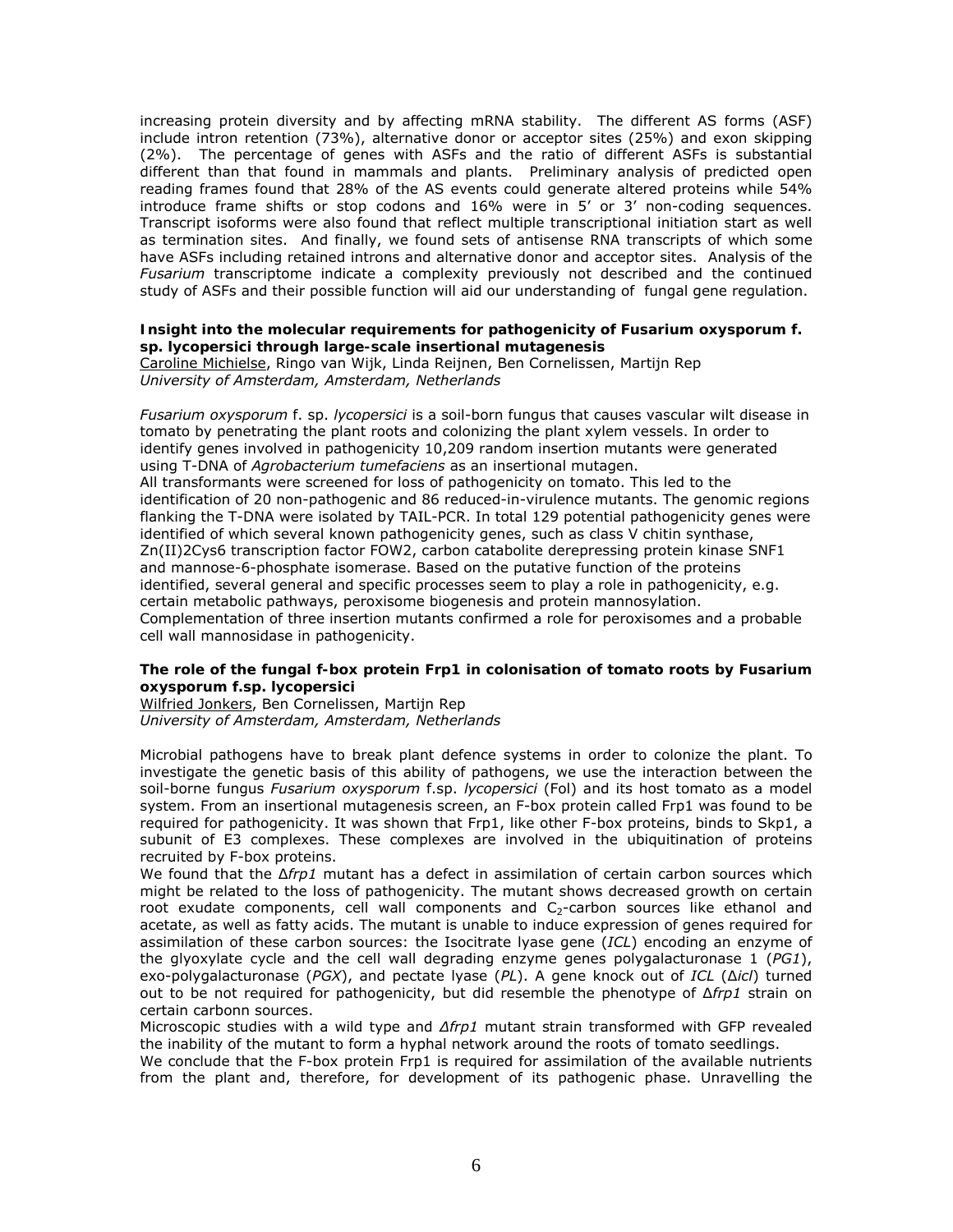biological and molecular role of Frp1 and its target proteins will provide more insight into the first stages of the infection process of pathogenic fungi.

# **Siderophore biosynthesis in** *Epichloë festucae* **and its role in maintaining a mutualistic interaction with its host grass** *Lolium perenne*

Melle Steringa<sup>1</sup>, Albert Koulman<sup>1</sup>, Michael Christensen<sup>1</sup>, Wayne Simpson<sup>1</sup>, Karl Fraser<sup>1</sup>, Richard Johnson $^1$ , Iain Lamont<sup>2</sup>, Linda Johnson $^1$ 

<sup>1</sup>AgResearch Limited, Palmerston North, New Zealand, <sup>2</sup>University of Otago, Dunedin, New *Zealand* 

*Epichloë* and *Neotyphodium* fungal endophytes form mutualistic associations with cool-season grasses, considerably increasing the survival of their hosts during abiotic and biotic stress. Elimination of extracellular siderophore biosynthesis by disruption of the encoding nonribosomal peptide synthetase (NRPS) gene *sidN* from the obligate grass symbiont *E. festucae* has previously been shown to perturb symbiosis with its host *Lolium perenne* (perennial ryegrass). Plants inoculated with the *sidN* mutant were severely stunted and the fungus exhibited excessive hyphal branching. These phenotypes are likely to be due to a disturbance of iron homeostasis within the symbiotum as a result of loss of siderophore production. To further investigate the role of iron and siderophore biosynthesis in grassendophyte interactions, other genes putatively involved in siderophore biosynthesis are functionally being characterised in this study.

The intracellular siderophore ferricrocin was previously identified from *E. festucae* mycelial extracts by LCMSMS, alongside a NRPS gene with high similarity to the ferricrocin NRPS genes *NPS2* and *sidC* from *Fusarium graminearum* and *Aspergillus nidulan*s respectively. Targeted gene replacement of this putative *E. festucae sidC* orthologue eliminated ferricrocin biosynthesis. However, plants inoculated with the *sidC* mutant were not stunted and hyphae *in planta* did not show excessive branching under light microscopy, showing that ferricrocin is less critical than the extracellular siderophore in maintaining symbiosis. Currently, experiments are under way to determine whether absence of ferricrocin has more subtle effects on grass-endophyte interactions. Studies include Transmission Electron Microscopy (TEM) to investigate hyphal ultrastructure of the *sidC* mutant *in planta*, and *in vitro* growth assays to explore the potential involvement of ferricrocin in resistance to oxidative stress. A double targeted gene replacement of both *sidC* and *sidN* is currently being created to determine how elimination of biosynthesis of both siderophores affects symbiosis. In addition, a targeted gene deletion of a putative *E. festucae urbs1* orthologue from *Ustilago maydis,* encoding a GATA-type transcription factor that regulates siderophore biosynthesis, will further elucidate the role of siderophore biosynthesis and iron in maintaining these mutualistic grassendophyte symbioses.

# **RNAi silencing of the virulence gene** *ftf1* **of F***usarium oxysporum* **causes a reduced pathogenicity**

 $\overline{\text{Jose}}$  Javier de Vega Bartol<sup>1</sup>, Bart P. H. J. Thomma<sup>2</sup>, Jose Maria Diaz-Minguez<sup>1</sup>

*1 Centro Hispano-Luso de Investigaciones Agrarias (CIALE), University of Salamanca, Salamanca, Spain, <sup>2</sup> Laboratory of Phytopathology, Wageningen University, Wageningen, Netherlands* 

*Fusarium oxysporum* is a soil-born fungus that causes vascular wilt disease by penetrating the plant roots and colonizing the plant xylem vessels. We have isolated and described a new transcription factor (*ftf1*) that is likely a virulence factor, as its distribution is limited to highly virulent strains of several formae speciales of *F. oxysporum*, and its expression is drastically upregulated in planta. *ftf1* is found in multiple copies, the number varying in different formae speciales (four copies in f.sp. *phaseoli* and up to nine in the sequenced strain of f.sp. *lycopersici*). This feature makes it very difficult to assess the role of *ftf1* by standard knock-out methodology.

In order to check whether *ftf1* is required for fully pathogenic *F. oxysporum* strains, an RNA interference (RNAi) vector was constructed to target expression of the virulence gene. Upon *Agrobacterium tumefaciens*-mediated transformation of this construct into *F. oxysporum* several transformants were obtained. We analyzed these transformants for a) growth in rich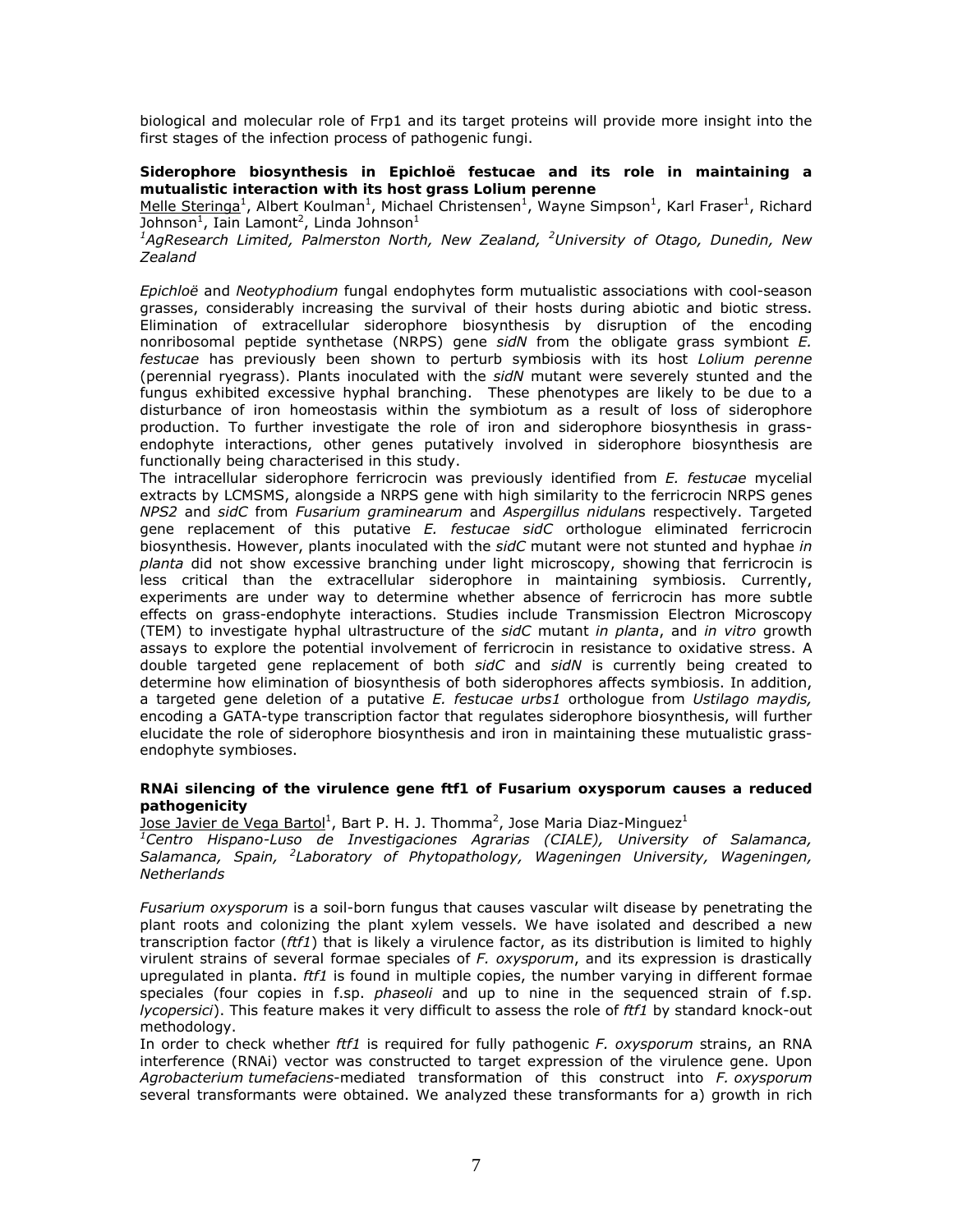medium, b) virulence in infection essays conducted under greenhouse conditions, and c) *ftf1* expression by means of quantitative RT-PCR. Preliminary results on tomato indicate that some transformants clearly showed reduced virulence in planta when compared to the wild type infection control, and a significative reduction of in planta expression of *ftf1*. We are currently investigating the effect of the silencing the *ftf1* gene in strains of f.sp. *phaseoli*. The experimental confirmation of the power of gene silencing for abolishing the expression of multi-copy genes would make this tool very valuable for functional analysis in *Fusarium*.

### **VeLB, a member of the velvet family, is a virulence factor in the vascular wilt fungus**  *Fusarium oxysporum*

Manuel Sánchez López-Berges, Concepción Hera, Antonio Di Pietro *University of Córdoba, Córdoba, Spain* 

Forward genetic screens are efficient tools to dissect complex biological processes such as fungal pathogenicity. A transposon tagging system was used to search for novel virulence genes in the vascular wilt fungus *Fusarium oxysporum*. A strain exhibiting reduced virulence on tomato plants carried a transposon insertion 80 bp upstream of the open reading frame FOXG\_00016. The predicted gene product is a small protein with homology to *Aspergillus nidulans* VelB, a member of the velvet family involved in regulation of fungal development and secondary metabolism. Targeted knockout and functional complementation of the insertion mutant with the wild type *velB* allele confirmed its role in virulence of *F. oxysporum*. The

*velB* strains exhibited developmental alterations such as reduced aerial mycelium and abnormally shaped microconidia. A search in the *F. oxysporum* genome database revealed the presence of two additional members of the velvet gene family, named *veA* and *velC*. These results suggest a novel role of velvet-type proteins in fungal virulence on plants.

#### **Comparative study of tomato root colonization by** *Fusarium oxysporum* **f. sp.**  *lycopersici* **wild type strain and the non-pathogenic knock-out mutants for class V and class VII chitin synthase genes**

Magdalena Martin-Urdiroz<sup>1</sup>, M. Isabel G. Roncero<sup>1</sup>, Jose Antonio Gonzalez-Reyes<sup>2</sup>, Carmen  $Ruiz-Roldan<sup>1</sup>$ 

<sup>1</sup>Dpto. Genetica, Edif. C5. Universidad de Cordoba, Cordoba, Spain, <sup>2</sup>Dpto. Biologia Celular, *Fisiologia e Inmunologia, Edif. C6. Universidad de Cordoba, Cordoba, Spain* 

Chitin synthases (CHSs) are the enzymes implicated in the synthesis of chitin, the main structural component of the fungal cell wall. These enzymes constitute a great family of isozymes grouped into seven classes. Furthermore, each fungal species contains a number of CHSs belonging to different classes. In the tomato pathogen *Fusarium oxysporum* f. sp. *lycopersici* the CHS genes of classes V (*chsV*) and VII (*chsVb*) have been shown to play an important role in the pathotypic behaviour towards tomato plants (*Lycopersicon esculentum*). The construction of single (Δ*chsV* and Δ*chsVb*) or double (Δ*chsV*Δ*chsVb*) knock-out mutants showed that ChsV and ChsVb are required for full virulence of this pathogenic fungus.

To establish the differences in the infection process of the non-pathogenic strains of *F. oxysporum* compared to that of the wild-type strain, transmission electron microscopy (TEM) images were analyzed. TEM of sectioned tomato root samples inoculated with the wild-type strain, showed that all tissues were invaded by the pathogen 48 hours after inoculation. However, the non-pathogenic strains (Δ*chsV*, Δ*chsVb* and Δ*chsV*Δ*chsVb*) were unable to colonize the cortex and the vascular bundles in the upper section of the root 48 hours after inoculation. This difference joined to the fact that the non-pathogenic strains did not induce host cell changes in the inoculated roots compared with roots inoculated with the wild-type strain, suggest that other mechanisms of plant defense are involved in the interaction between the non-pathogenic strains of *F*. *oxysporum* and tomato roots. Thus, complex responses protecting plants from pathogen involve intensive generation of reactive oxygen species (ROS) that can be used for rapid inhibition of pathogens. However, due to the damaging nature of ROS, plants deploy an enzymatic antioxidative system to prevent damage to host cells. Studies of the variation in the expression profile of the antioxidant enzymes ascorbate peroxidase, monodehydroascorbate reductase and dehydroascorbate reductase as well as determination of guaiacol peroxidase and ascorbate peroxidase activities, are currently being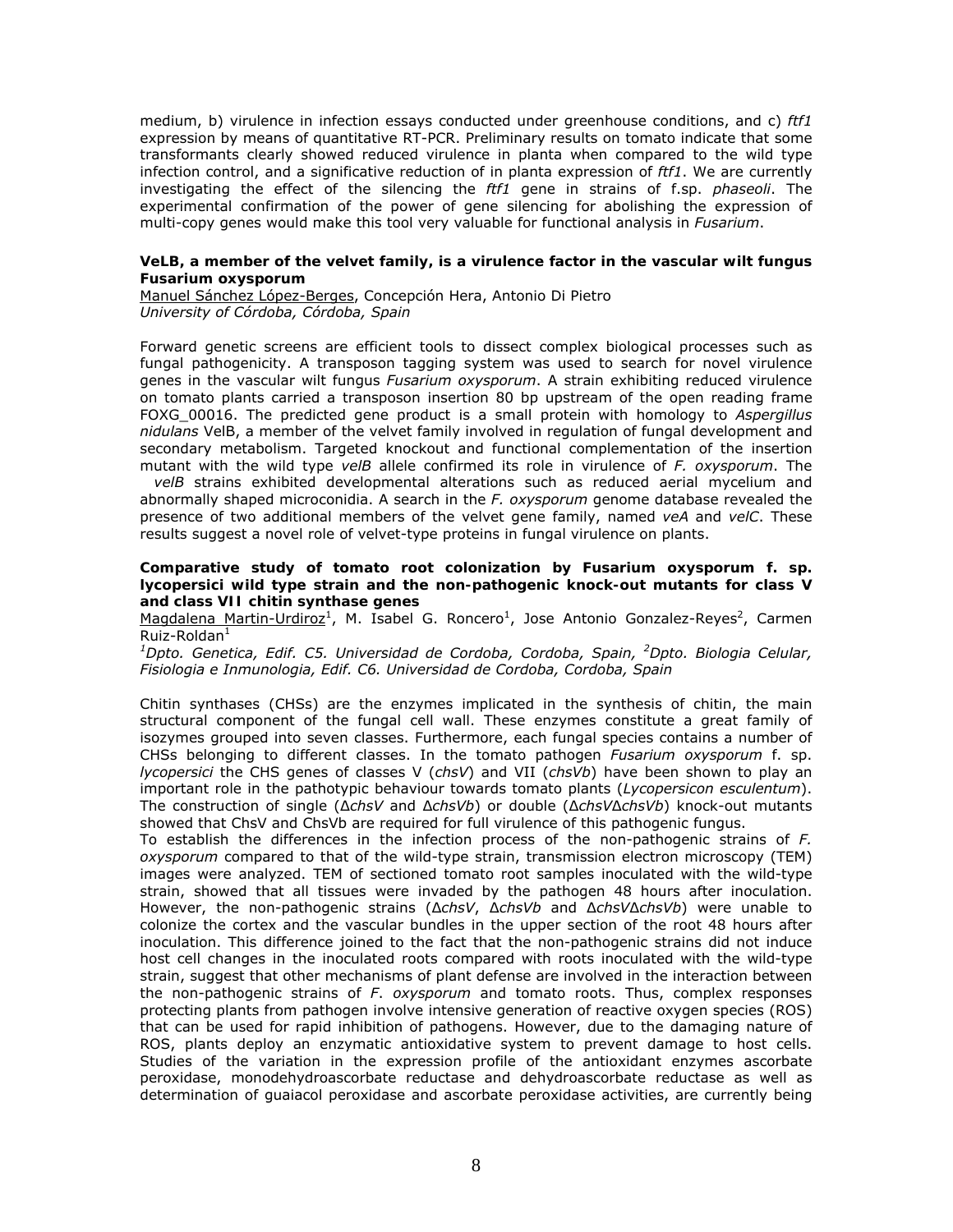performed in tomato plants in response to inoculation with pathogenic and non-pathogenic strains of *F*. *oxysporum*.

# **The infection biology of** *Fusarium graminearum* **single gene deletion strains**

Neil Brown<sup>1</sup>, Thomas Baldwin<sup>2</sup>, Martin Urban<sup>1</sup>, Allison van de Meene<sup>1</sup>, Kim Hammond-Kosack<sup>1</sup> <sup>1</sup>Rothamsted Research, Harpenden, Hertfordshire, United Kingdom, <sup>2</sup>INRA, Renne, France

*F. graminearum* causes a globally important disease on wheat that has both economic and health implications. Single gene knockout mutants are constantly being generated by the Fusarium community. However, the exact point of fungal arrest for each mutant at the cellular level remains to be determined. Therefore, the objective of this project is to create a fate map of the *F. graminearum* virulence gene mutants and to fully characterise their infection biology *in planta*.

Characterisation of the spread of the wild type or mutant pathogen throughout the ear was assessed using light, scanning electron and transmission electron microscopy. Histochemical staining and X-ray microanalysis was used to identify specific compounds or elements in infected and healthy tissue. The onset of DON mycotoxin production and its final distribution was determined via immuno-localisation.

A type I topoisomerase was the first mutant to be assessed. Initial observations suggested that the *top1* gene deletion strain infection was blocked at the rachis node. A study of the anatomy of the healthy rachis node has shed light on this under-explored tissue type. In the case of the *top1* mutant infection, there appears to be a plant defence response hindering hyphal progress into the rachis.

Observations from both the wild type and mutant infections may be correlated with gene expression profiles of the specific region via Laser Capture Microdissection. Comparisons between the transcriptome of the wild type and mutant infections should provide the detailed analysis required to assign function to these genes.

#### **Tomatinase from F***usarium oxysporum* **f. sp.** *lycopersici* **is required for full virulence on tomato plants**

Yolanda Pareja-Jaime, M. Isabel G. Roncero, Carmen Ruiz-Roldán *Universidad De Cordoba, Cordoba, Spain* 

Saponin detoxification enzymes from pathogenic fungi are involved in the infection process of their host plants. *Fusarium oxysporum* f. sp *lycopersici*, a tomato pathogen, produces the tomatinase enzyme Tom1, which degrades α-tomatine to non-toxic derivates. To study the role of *tom1* gene in the virulence of *F. oxysporum*, we performed targeted disruption and overexpression of the gene. The infection process of tomato plants inoculated with transformants constitutively producing Tom1 resulted in an increase of symptom development. By contrast, tomato plants infected with the knockout mutants showed a delay in the disease process, indicating that Tom1, although not essential for pathogenicity, is required for the full virulence of *F. oxysporum*. Total tomatinase activity in the disrupted strains was reduced only 25%, being β2-tomatine the main hydrolysis product of the saponin *in vitro*. *In silico* analysis of *F. oxysporum* genome revealed the existence of four additional putative tomatinase genes showing identity to tomatinases belonging to family 3 of glycosyl hydrolases, which might be the responsible for the remaining tomatinase activity in the *Δtom1* transformants. Our results indicate that detoxification of α-tomatine in *F. oxysporum* might be carried out by several tomatinase activities, suggesting the importance of these enzymes during the infection process.

# **Colonisation of barley roots with DsRed expressing** *Fusarium avenaceum* **and GFP expressing** *Fusarium culmorum***-competition and effect on toxin production**

Thomas Johansen<sup>1</sup>, Morten Nedergaard Grell<sup>1</sup>, Johan Åhman<sup>1</sup>, Stefan Olsson<sup>1</sup>, Michael Hansen<sup>2</sup>, Henriette Giese<sup>1</sup>

*1 University of Copenhagen, LIFE, Department of Ecology, Thorvaldsensvej 40, DK-1871 Frederiksberg C, Copenhagen, Denmark, <sup>2</sup> University of Copenhagen, LIFE, Department of Plant Biology, Thorvaldsensvej 40, DK-1871 Frederiksberg C, Copenhagen, Denmark*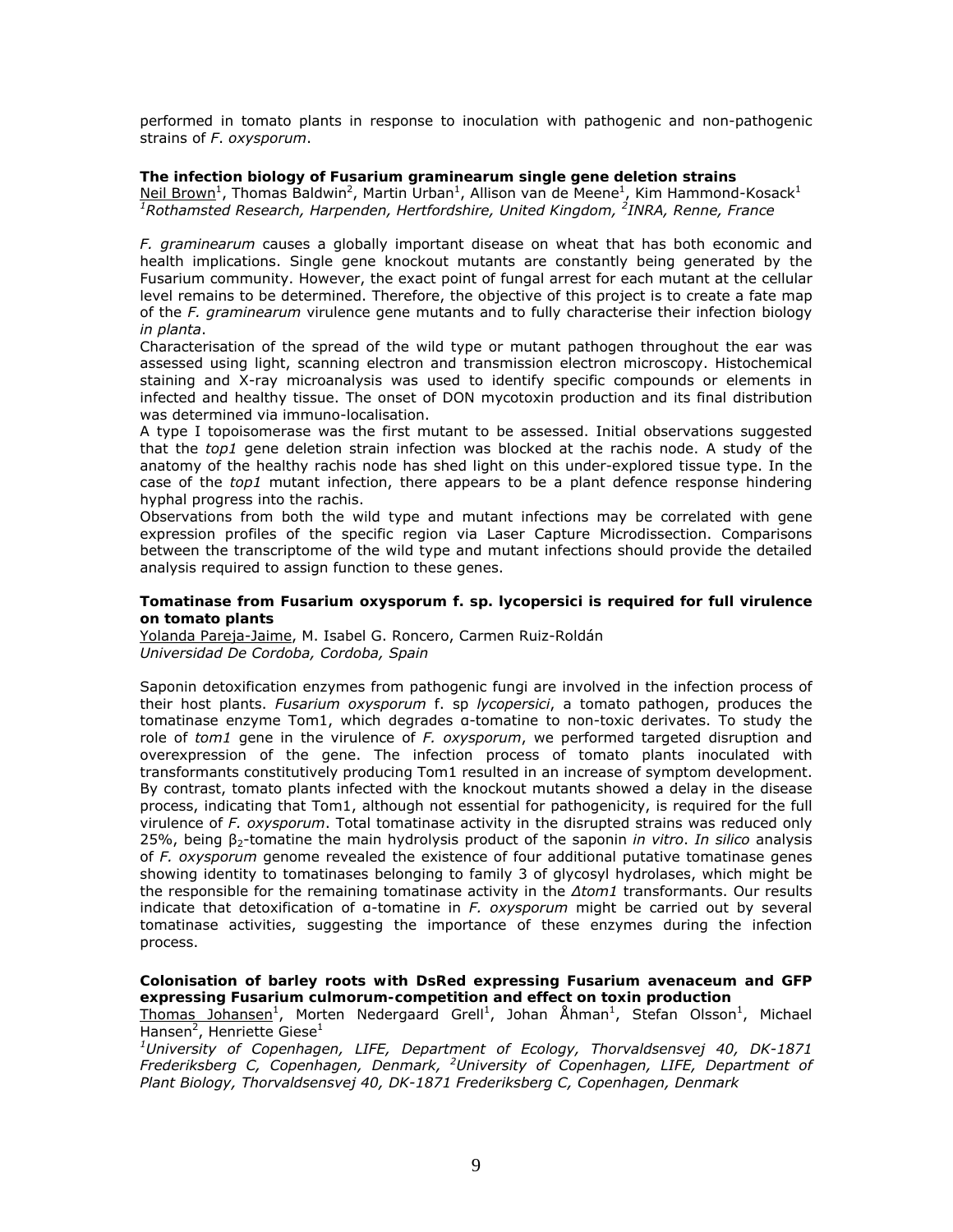*Fusarium culmorum* and *Fusarium avenaceum* are infamous for causing root rot, seedling and head blight in cereal species. The latter disease has attracted the greater attention as the fungi are producers of mycotoxins that are deposited in the grain. The fungi are soil born and studies were carried out to register in real time the colonization process of these fungi in barley roots. Two reporter strains: *F. culmorum* expressing the green fluorescent protein (GFP) and *F. avenaceum* expressing the red fluorescent protein (DsRed) were generated. A sterile root system was used for the application of macroconidia from the fungi individually or together to determine any competitive effects. Infection of agar embedded barley roots allowed us for the first time to obtain Laser Scanning Confocal Microscopic recordings of *F. culmorum* and *F. avenaceum* hyphae growing inside root cells. The primary region of entry appears to be the root hair zone. Both fungi grow in the intercellular space and can directly enter living plant cells. The fungi do not appear to be antagonistic but *F. culmorum* appear to have a faster growth rate than *F. avenaceum*. Secondary metabolite profiles for *F. culmorum*, *F. avenaceum* and the combination of the two species under infection of barley roots were obtained by RP-HPLC. Aurofusarin were produced by *F. culmorum* under barley root infection while the same peak was missing in the *F. avenaceum* infection assay. The result was confirmed by qualitative RT-PCR on the *PKS*12 gene. In addition *PKS*6, *PKS*8, *NPS*2 and *NPS*6 were expressed in *F. culmorum* after 7 day of infection of barley roots.

# **The role of autophagy in** *Fusarium graminearum* **during infection of cereals**

Lone Josefsen, Jan Svensson, Stefan Olsson, Henriette Giese

*1 University of Copenhagen, Department of Ecology, Frederiksberg, Copenhagen, Denmark, 2 University of Copenhagen, Department of Plant Biology, Frederiksberg, Copenhagen, Denmark* 

*Fusarium graminearum* is a fungus that infects cereal crops. The infection is a very rapid process that starts with spore germination and invasion of the plant tissue where it turns into a necrotrophic infection that reduces crop quality and cause yield losses.

Recycling of nutrients is a strategy for fungi to survive the stress and starvation it experiences prior to plant infection. Autophagy is one of the primary mechanisms for recycling of resources within fungal mycelia. It is dependent on the vesicular enclosement of portions of the cytosol resulting in the formation of autophagosomes (double layered vesicles). The autophagosomes in turn fuse with vacuoles, which contain digestive enzymes that degrade the contents of the autophagosome and make nutrients available for new production of proteins and organelles.

Autophagy has in other plant pathogens been shown to be essential for the infection process. It is thought that autophagy is necessary for turnover of organic matter and optimizing the energy needed for pathogenecity. Using homologous recombination and an *Agrobacterium*mediated transformation technique we have produced a *F. graminearum* strain where the Atg8-gene essential for the autophagic process is interrupted. On nutrient rich media the ΔAtg8-mutant and the WT show identically growth patterns. However, on low nutrient media the mutant performs poorly compared to the WT, indicating that that the mutant has lost the ability to recycle internal resources. Plant infection assays show that the ΔAtg8-mutant is able to infect plant tissue; however, there is a delay in the time of infection and visible symptoms compared to the WT.

# **Phases of fungal development and gene expression in** *Fusarium graminearum* **during crown rot disease development in wheat**

Amber Stephens<sup>1</sup>, Donald Gardiner<sup>1</sup>, Kemal Kazan<sup>1</sup>, Rosemary White<sup>1</sup>, Alan Munn<sup>2</sup>, John Manners<sup>1</sup>

# <sup>1</sup>CSIRO, Brisbane, Queensland, Australia, <sup>2</sup>University of Queensland, Brisbane, Queensland, *Australia*

Fusarium graminearum (Fg) can cause head blight (FHB) and crown rot (CR) diseases in wheat. CR occurs at the stem base of the wheat plant, causing major reductions in grain yield and has been less intensively researched than FHB. Real-time quantitative PCR analysis of fungal genomic DNA relative to plant genomic DNA was used to estimate Fg biomass during CR disease development and using this method three distinct phases of infection were identified. Phase 1 was a statistically significant increase in fungal biomass that occurred in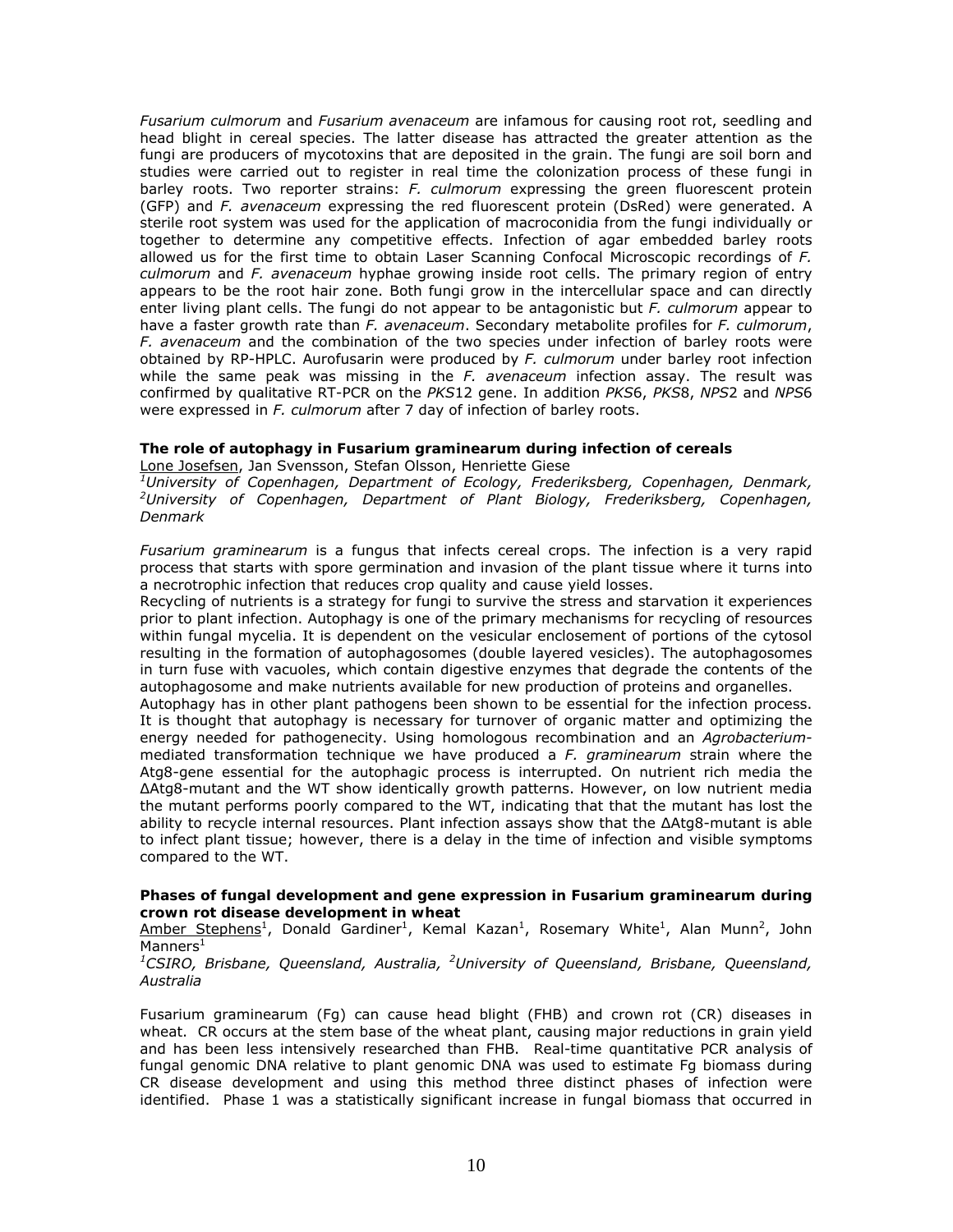the first 2 days post-inoculation (dpi) of the stem base with Fg macroconidia. Phase 2 was a subsequent significant decrease in fungal biomass for a period of approximately 14 dpi, and this was followed by phase 3 where a massive increase in fungal biomass was observed for the period 14 - 45 dpi. Histological characterisation of Fg colonisation during these three phases of infection revealed that in phase 1 the spores germinated on the stem surface at the point of inoculation forming a superficial hyphal mat. In phase 2, infecting hyphae had moved down from the point of inoculation to the crown area of the wheat seedling and had penetrated and colonised the epidermis of the outer leaf sheath while in phase 3 a major colonisation of the internal tissues of the crown had occurred. Fungal gene expression at 2, 14 and 35 dpi was examined using the Affymetrix GeneChip system comprising 22,000 Fg gene probe sets. Results showed 1,839 Fg genes were significantly up regulated in planta compared to vegetative mycelia, including some known FHB virulence genes (e.g. TRI5 and TRI14). Fungal genes differentially regulated between the phases were identified. These results indicate that CR disease development requires a coordinated process that involves distinct phases of infection and associated fungal gene expression programs.

# **Transformation of progesterone by a progesterone-induced multienzyme hydroxylating system in** *Fusarium oxysporum*

Anna Poli, Helena Lenasi

*University of Ljubljana, Ljubljana, Slovenia* 

The ability to hydroxylate steroidal substrates including progesterone was demonstrated in several fungi including members of the genus *Fusarium*. Hydroxylated compounds are more water soluble, and easily removed from the mycelia, if surrounded by water: the meaning of the hydroxylation process is most likely to be detoxification. In the present study we investigated the progesterone-response in the vascular wilt fungus *Fusarium oxysporum*. Specifically, the hypothesis that a multienzyme hydroxylating system could be induced by the presence of the steroid was tested.

Progesterone was applied as inducer to the liquid growth medium for 120 min; following washes of the mycelium the steroid was supplied as a substrate for another 30 min. Steroids were extracted from mycelium and medium, respectively. The content of progesterone and progesterone transformed products was measured by HPLC and identified by gas chromatography/mass spectrometry.

Progesterone was shown to induce steroid hydroxylation: the content of hydroxylated product significantly increased from  $1.5 \pm 0.63\%$  (control) to  $9.42 \pm 0.63\%$  (induced). Progesterone was mainly transformed into 15α-hydroxyprogesterone, which was mostly present in the medium. In order to test whether mitogen activeted protein kinase MAPK, G proteins and histidine kinase were involved in the signling leading to the induction of the enzyme system the following mutants were studied: *Δfmk1* (MAPK), *Δfgb1* (G protein subunit β) , *Δfh1* (histidine kinase) and *Δfmk1/Δfgb1* (MAPK and G β double mutant). G β proteins seem to be involved in progesterone signaling: no steroid hydroxylation occurred in Δfgb1. Exogenous cAMP restored the ability of this mutant to transform progesterone, indicating the the signaling is mediated by cAMP-PKA pathway.

In the presence of progesterone fungal growth is inhibited, as revealed by toxicity tests; therefore, we can assume that the biological role of progesterone-induced enzymes is most likely transformation of toxic progesterone into a less toxic product.

# **Quantification of trichothecene biosynthetic genes during the growth cycle of**  *Fusarium sporotrichioides* **in culture**

Nancy Alexander, Susan McCormick

*National Center for Agricultural Utilization Research, Peoria, IL, United States* 

Trichothecene mycotoxins are secondary metabolites produced by several species of phytopathogenic fungi and are potent inhibitors of protein biosynthesis. The genes involved in the biosynthetic pathway of T-2 toxin in *Fusarium sporotrichioides* have been characterized and are located in four identified loci. We wished to determine when these genes were turned on in the metabolic cycle and in what quantity. RNA was harvested at 8, 12, 16, and 24 h after inoculation with spores of *F. sporotrichioides* in a defined, liquid medium. Reverse transcriptase was used to form cDNA and quantitative PCR was performed using primers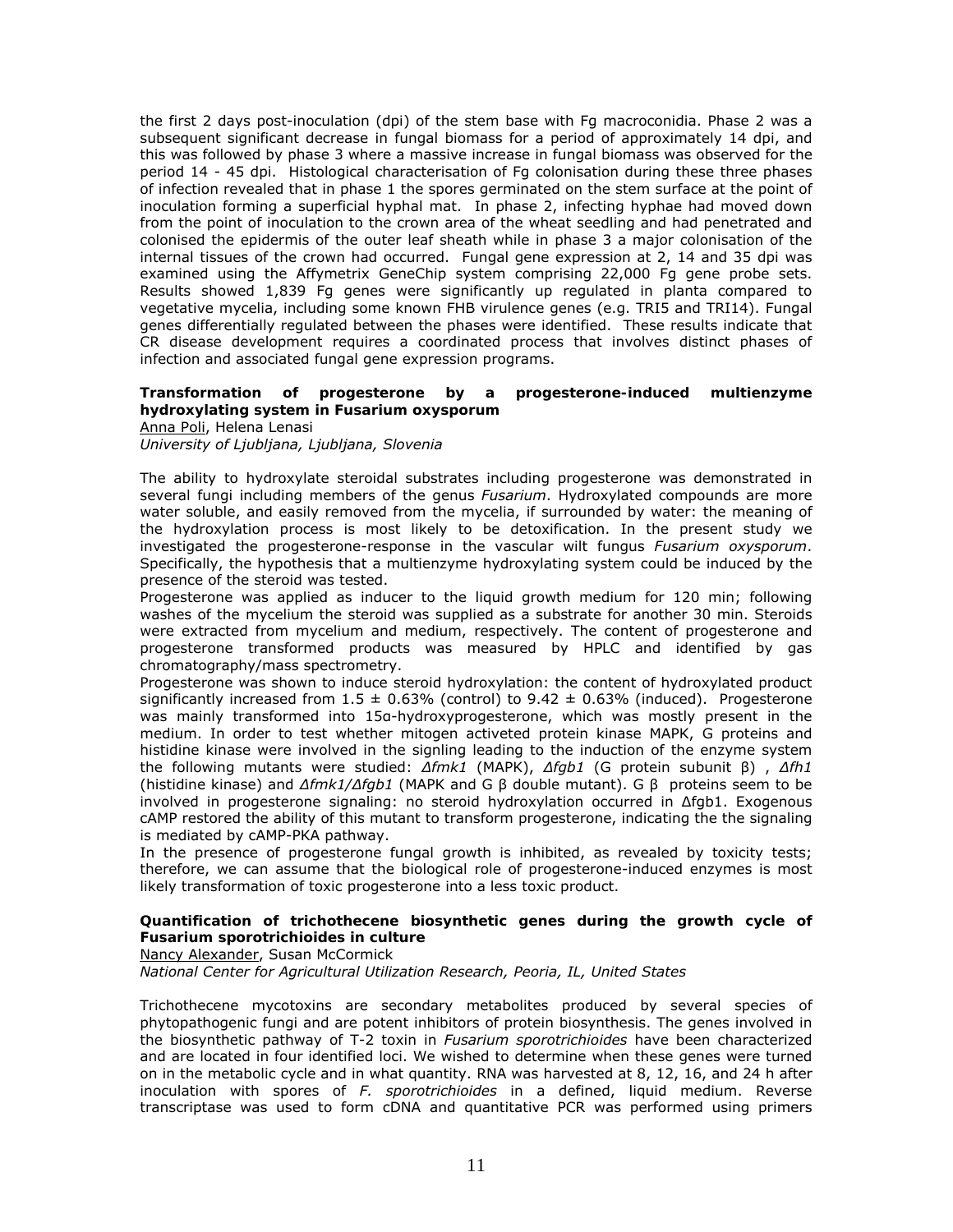specific to selected trichothecene biosynthetic genes. Trichothecene genes were transcribed between 12 and 16 h post inoculation, typical of secondary metabolite genes, while basic metabolic genes were detected earlier at 8 h. As the expression of the trichothecene genes rise, the expression of the basic housekeeping genes declines. *FsTri4* and *FsTri5* are the most highly expressed trichothecene genes, with 7-fold greater expression than *FsTri1, FsTri13,* and *FsTri15*. *FsTri15*, a gene involved in the negative regulation of the pathway, has a delayed profile. Together, these and other data indicate that the level of expression of each of the trichothecene pathway genes is unique. This may lead to a novel method for controlling the expression of this pathway with the ultimate goal of reducing the presence of these mycotoxins in our food and feed supply.

# **Effects of solute and matric potential stress, growth and** *FUM1* **gene expression in**  *Fusarium proliferatum*

Patricia Marín<sup>1</sup>, Miguel Jurado<sup>1</sup>, Naresh Magan<sup>2</sup>, Covadonga Vázquez<sup>3</sup>, Mª Teresa González-Jaén $^1$ 

*1 Department of Genetics, University Complutense of Madrid, Jose Antonio Novais 2, 28040 Madrid, Spain, <sup>2</sup> Applied Mycology Group, Cranfield Health, Cranfield University, Silsoe, Bedford MK45 4DT, United Kingdom, <sup>3</sup> Department of Microbioloy III, University Complutense of Madrid, Jose Antonio Novais 2, 28040 Madrid, Spain* 

*Fusarium proliferatum* is considered one of the most important fungal species capable to produce fumonisins during host plant colonization besides *F. verticillioides*. These compounds are toxic to human and animals and represent a source of risk for health especially in cornbased commodities. Both species belong to the so-called *Gibberella fujikuroi* species complex and, although they may occur simultaneously in maize, they have differences in host range. The occurrence of fungal species and their mycotoxin production are influenced by ecophysiological factors, in particular water stress. The objective of this work was to study the effect of water stress, solute and matric potential, on growth rate and fumonisin gene expression in two strains of *F. proliferatum* isolated from a maize field in Spain. The effect of ionic and non-ionic solute water stress and matric potential, which indicates the water stress during growing in soils, was analysed by measuring *in vitro* mycelial growth rates. The expression of *FUM1* gene, involved in fumonisin biosynthesis, was quantified by a species specific Real Time RT-PCR protocol. The results obtained indicated a reduction in growth, in particular in response to matric potencial stress, while *FUM1* gene expression was enhanced, in particular when caused by non-ionic solute in both species. The temporal kinetic performed to examine the effect of ionic solute stress on growth and *FUM1* expression suggested that water stress might be a critical factor affecting fumonisin accumulation by *F. proliferatum* under natural conditions, in particular when water stress is progressively increasing during kernel maturation. On the other hand, the results also indicated that *F. proliferatum* may represent a similar risk for fumonisin production than *F. verticillioides* in natural conditions. The gene expression studies by Real Time RT-PCR have proven to be a valuable tool to gain knowledge of the ecophysiological basis for fumonisin gene expression and enable better control strategies to be developed during the life cycle of these toxigenic fungi.

### **Real-time PCR assay for detection and quantification of A***spergillus carbonarius* **in grapes: comparison between SYBR®Green and TaqMan®**

Amaia González, Belén Patiño, Jéssica Gil-Serna, Covadonga Vázquez, María Teresa González-Jaén

*University Complutense of Madrid, Madrid, Spain* 

*Aspergillus carbonarius* is the main species responsible for the production of Ochratoxin A (OTA) in grapes and wine. This mycotoxin is one of the most common naturally occurring contamination in agroproducts and is toxic to both humans and animals. The purpose of this work was to develop a specific qPCR assay for identifying and quantifying *A. carbonarius* genomic DNA occurring on contaminated grapes in order to predict the potential OTA risk.

Nucleotide sequences obtained in our lab and from the GeneBank were aligned to design a specific primer pair QCARBOF/QCARBOR from the Internal Transcribed Region ITS. A FAM labelled TaqMan® probe was also designed for the TaqMan® assays. The specificity and sensibility of the primer/probe combinations were tested on a number of *A. carbonarius* strains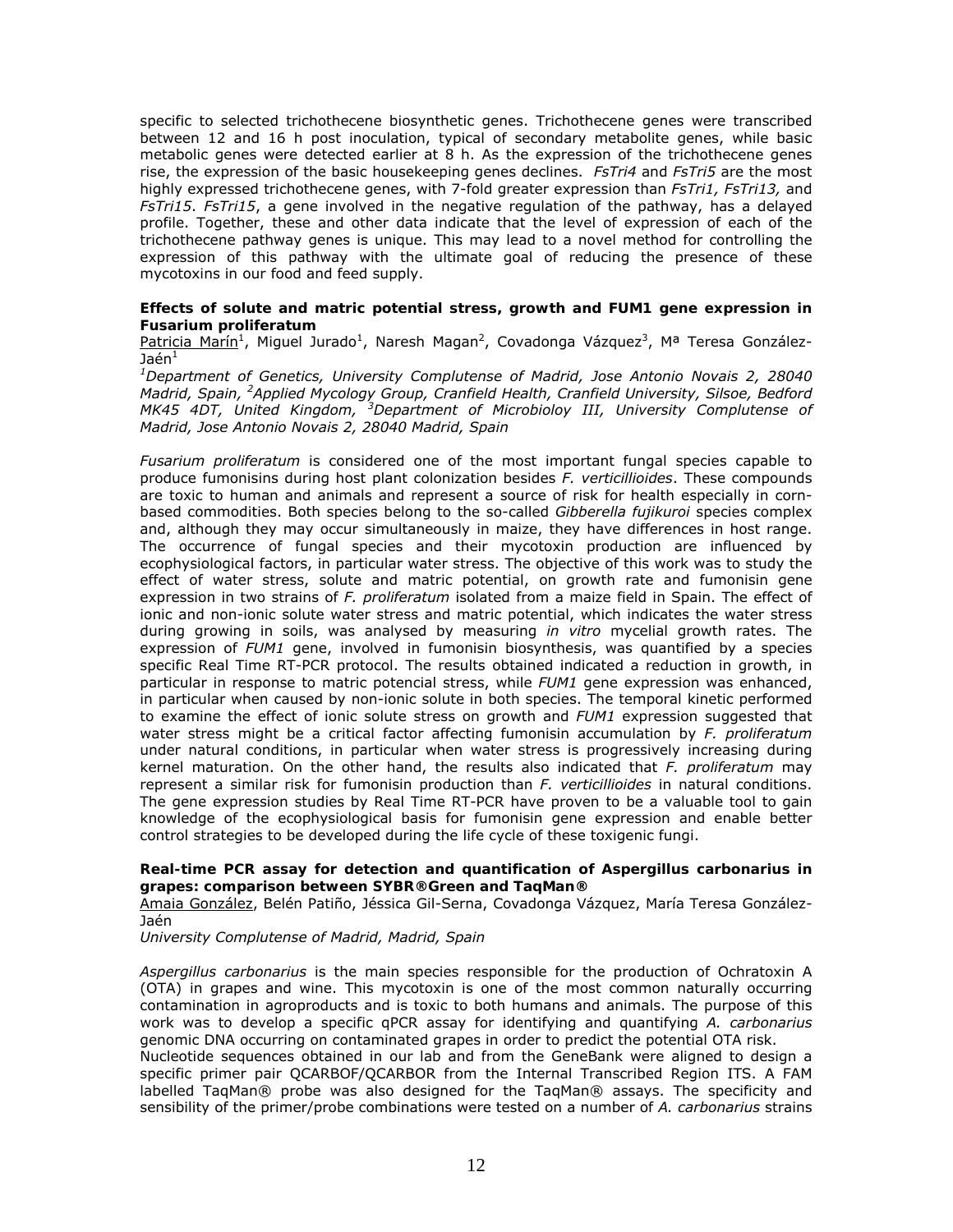and on mixes in different proportions of genomic DNA from *A. carbonarius* and other *Aspergillus* species commonly found on grapes, *Fusarium* sp., *Penicillium* sp. and *Alternaria* sp. None of the other species alone gave a positive result with this PCR primer set either using Sybr®Green or TaqMan®. No inhibition was even observed in the mixes of different genomic DNAs.

To test the ability of the designed primers to detect *A. carbonarius* in grapes, the QPCR assays were coupled with a fungal enrichment and a DNA extraction method for grapes. Different lots of commercially grapes were contaminated with a spore suspension (10<sup>2</sup> and 10<sup>6</sup> spores/ml) and DNA was extracted after 0, 8, 16 and 24 hours of incubation. The results indicated that the critical qPCR amplification product was clearly observed for grapes contaminated by  $10^6$ spores without incubation using either SYBR®Green or TaqMan®.

These quantitative analyses demonstrated that both reporters SYBR®Green or TaqMan® are equally valid, but we recommend SYBR®Green as is less expensive, easy to use and gave more sensibility than TaqMan®.The qPCR assays presented in this work are based on ITS sequence and therefore are more sensitive than primers based on single copy sequences.

Supported by AGL2004-07549-C05-05, AGL2007-66416-C05-02 and UCM-CM-961014.

# **Regulation of secondary metabolism in** *Fusarium fujikuroi***: alteration of nitrogenregulated pathways in carotenoid overproducing mutants**

L. Roberto Rodríguez-Ortiz, M. Carmen Limón, Javier Avalos *Department of Genetics, University of Sevilla, Sevilla, Spain* 

The ability of *Fusarium fujikuroi* (*Gibberella fujikuroi* MP-C) to produce gibberellins, growthstimulating plant hormones, makes this fungus an outstanding model in secondary metabolism. Additionally, *F. fujikuroi* produces bikaverins, reddish polyketides with antibiotic properties, and carotenoids, health-promoting terpenoid pigments. Gibberellins and bikaverins are produced upon exhaustion of the nitrogen source, a regulation mediated by the AreA protein. In contrast, carotenoids are primarily regulated by light, which induces the transcription of the structural genes of the pathway by a WC-independent mechanism (Estrada et al, FGB, in press), currently under investigation. Little information is available on the regulatory genes for carotenogenesis. We have investigated the effect of nitrogen availability on the biosynthesis of carotenoids and the expression of structural genes of the pathway and we have compared it with the effect on bikaverin and gibberellin production and the expression of key genes for each pathway. The experiments were extended to four independent carotenoid overproducing mutants (abbreviated *carS*), a phenotype attributed to the loss of a key-repressor protein. As expected, the mutants produced higher amounts of carotenoids under the culture conditions tested, but nitrogen starvation produced a partial derepression of carotenogenesis in the wild type. Expression of gene *ggs1*, putatively responsible for the synthesis of geranylgeranyl pyrophosphate (GGP) for carotenoid production, was derepressed in the *carS* mutants. Two of them produced less gibberellic acid and three produced less bikaverins than the wild type. These results correlated with reduced mRNA levels of key genes for both pathways in the mutants (*ggs2* and *cps/KS*, coding for GGPP and kaurene synthases for gibberellin biosynthesis, and *pks4*, coding for bikaverin polyketide synthase). Unexpectedly, expression of the gene *niaD* (nitrate reductase) was very high in minimal medium with an organic nitrogen source (asparagine) in the four *carS* mutants compared to the wild type. However, the expression of the partner gene in nitrate assimilation, *niiA*, was not affected. Taken together, our results suggest a regulatory connection between the function of the putative CarS protein and AreA-mediated processes in *F. fujikuroi*. The effect of the *carS* mutations on other nitrogen-regulated processes, such as conidiation, will be also analyzed.

**Regulation of bikaverin and fusarin production in** *Fusarium fujikuroi*

M. Carmen Limón, Violeta Díaz-Sánchez, Bina J. Mehta, Javier Avalos *Department of Genetics, University of Sevilla, Sevilla, Spain* 

*Fusarium fujikuroi* (*Gibberella fujikuroi* MP-C) is used for the production of gibberellins, terpenoid hormones that induce growth and regulate various stages of development in plants. This fungus synthesizes many other secondary metabolites, mainly mycotoxins and pigments.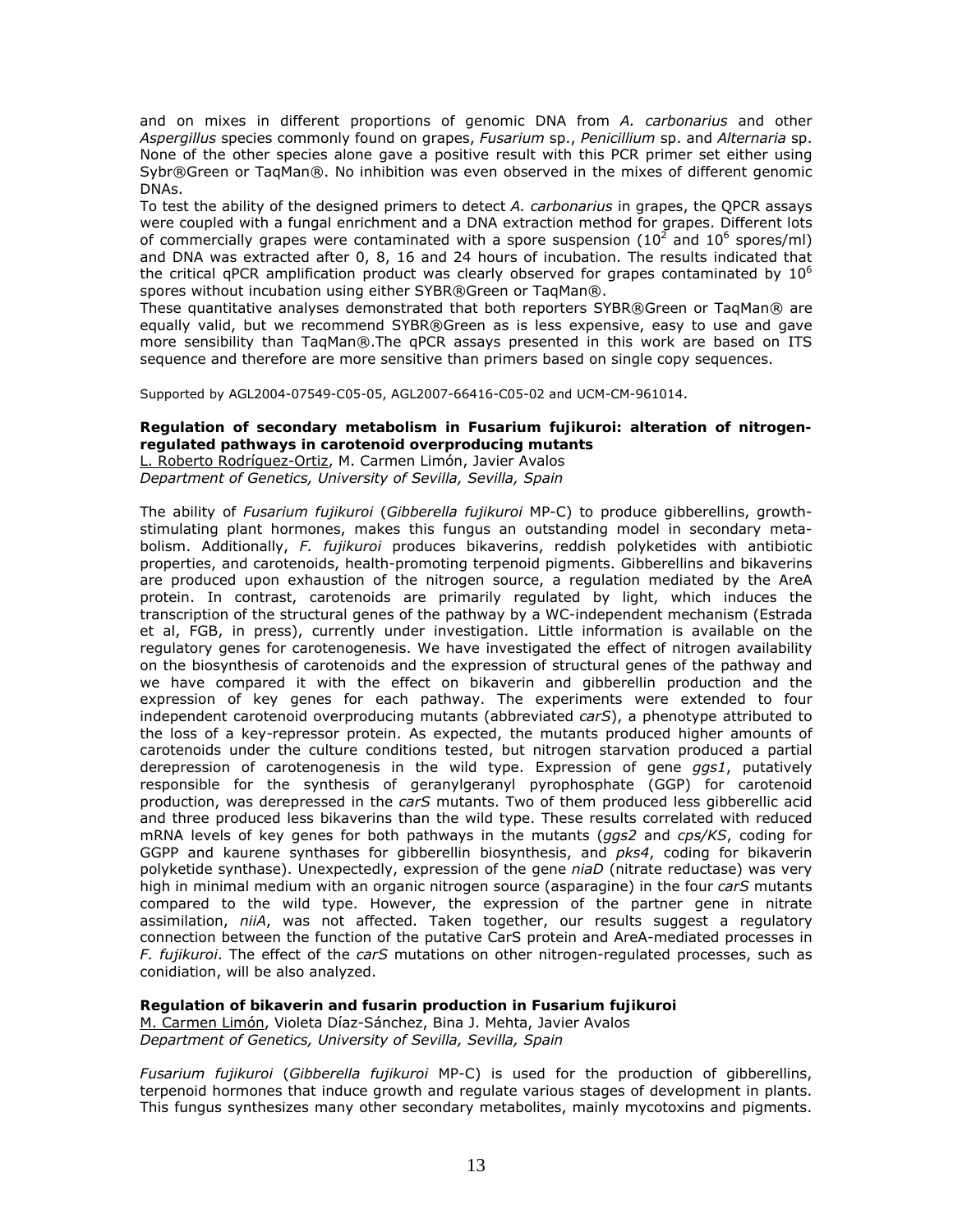Among them are some polyketides, such as bikaverins and fusarins. Regulation of bikaverin and gibberellin biosynthesis by nitrogen has been thoroughly investigated in *Fusarium* but little is known about their regulation by carbon source. On the other hand, little information is available on the control of fusarin production. Our main interest is to understand the regulation of the biosynthesis of these compounds in *F. fujikuroi*.

Gibberellin production was not affected significantly by different concentrations of a variety of carbon sources. However, bikaverin production was enhanced when sucrose was the only carbon source. The high production in sucrose required a minimal amount of the sugar, but did not change appreciably above this threshold along a wide range of concentrations. Bikaverin synthesis was repressed when glucose coexisted with sucrose in the medium. The former identification of the gene coding for the polyketide synthase of bikaverin in *F. fujikuroi*, *pks4*, allows studying the regulation of the pathway at mRNA level. The stimulation of bikaverin production by sucrose was not paralleled by an induction of pKS4 mRNA.

We have obtained a collection of mutants affected in the production of bikaverins. Mutants are different with regards to their regulation, morphology and secretion of these polyketides. Some mutants produced bikaverins under any culture condition whereas others produced them only under nitrogen starvation. Some mutants were affected morphologically, being the best producers the most affected. Outstandingly, some mutants excreted most of these pigments into the culture media meanwhile others accumulated them mainly in the mycelium. Fusarin biosynthesis depended on incubation temperature and nitrogen availability but it was not affected by light. The effect of these regulatory signals is being also investigated in mutant SG62, formerly described as a fusarin overproducer. Two different wild type strains, IMI58289 and FKMC1995, strongly differed in their capacity to produce fusarins, indicating a variability of this trait in this species.

# **Cloning and heterologous expression of fungal type I polyketide synthases in**  *Saccharomyces cerevisiae*

Michaela Peruci<sup>1</sup>, Angela Cszifersky<sup>1</sup>, Franz Berthiller<sup>2</sup>, Rainer Schuhmacher<sup>2</sup>, Rudolf Mitterbauer<sup>1</sup>, Gerhard Adam<sup>1</sup>

*1 Institute of Applied Genetics and Cell Biology, Department of Applied Plant Sciences and Plant Biotechnology, University of Natural Resources and Applied Life Sciences, Vienna, Austria, 2* <sup>2</sup> Center for Analytical Chemistry, Department for Agrobiotechnology (IFA-Tulln), University of *Natural Resources and Applied Life Sciences, Tulln, Austria* 

Fungal polyketides constitute a large family of secondary metabolites endowed with a high degree of structural diversity and various biological activities. Despite their apparent structural diversity, polyketides share a common mechanism of biosynthesis. Polyketides are synthesized by sequential reactions catalysed by enzymes called polyketide synthases (PKSs) by repetitive Claisen condensations of an acyl-coenzyme A (CoA) starter with malonyl-CoA elongation units in a fashion reminiscent of fatty acid biosynthesis. Both the extender unit of malonyl-CoA and the growing poly-b-ketone intermediates are covalently tethered to the ACP subunit of PKSs in an acyl thioester linkage to the phosphopantetheinyl moiety during polyketide biosynthesis. The latter prosthetic group is introduced posttranslationally by the phosphopantetheinyl transferase (PPTase), which transfers the 4'-phosphopantetheine moiety of CoA to the highly conserved Ser residue of apo-ACP, converting the enzyme into holo-ACP. Phosphopantetheinylation is absolutely necessary for polyketide biosynthesis, without which the PKS is nonfunctional.

It was shown, that the 4' phosphopantetheinyl transferease of *F. gramineaum* (*FgPPT1*) is necessary for full virulence on wheat (Peruci *et. al*. in preparation). The aim of our study was to establish a heterologous expression system for polyketide synthases which allows easy screening for 4'-phosphopantetheinyl transferases inhibitors. We expressed type I PKSs in a genetically modified yeast strain allowing detection systems of pigment formation or the estrogenic activity of b-ZOL. For that purpose we have coexpressed *FgPPT1* with the PKSs responsible for nor-rubrofusarin production *FgPKS12* or the two PKSs required for ZON biosynthesis, *FgPKS4* and *FgPKS13*. In case of *FgPKS12*, we also had to coexpress the structural gene for a putative methyltransferase *aurJ* to obtain nor-rubrofusarin.

Obviously, all three heterologous PKS genes are expressed and posttranlationally activated. Detectable amounts of nor-rubrofusarin and ß-ZOL were produced in liquid culture. Efforts to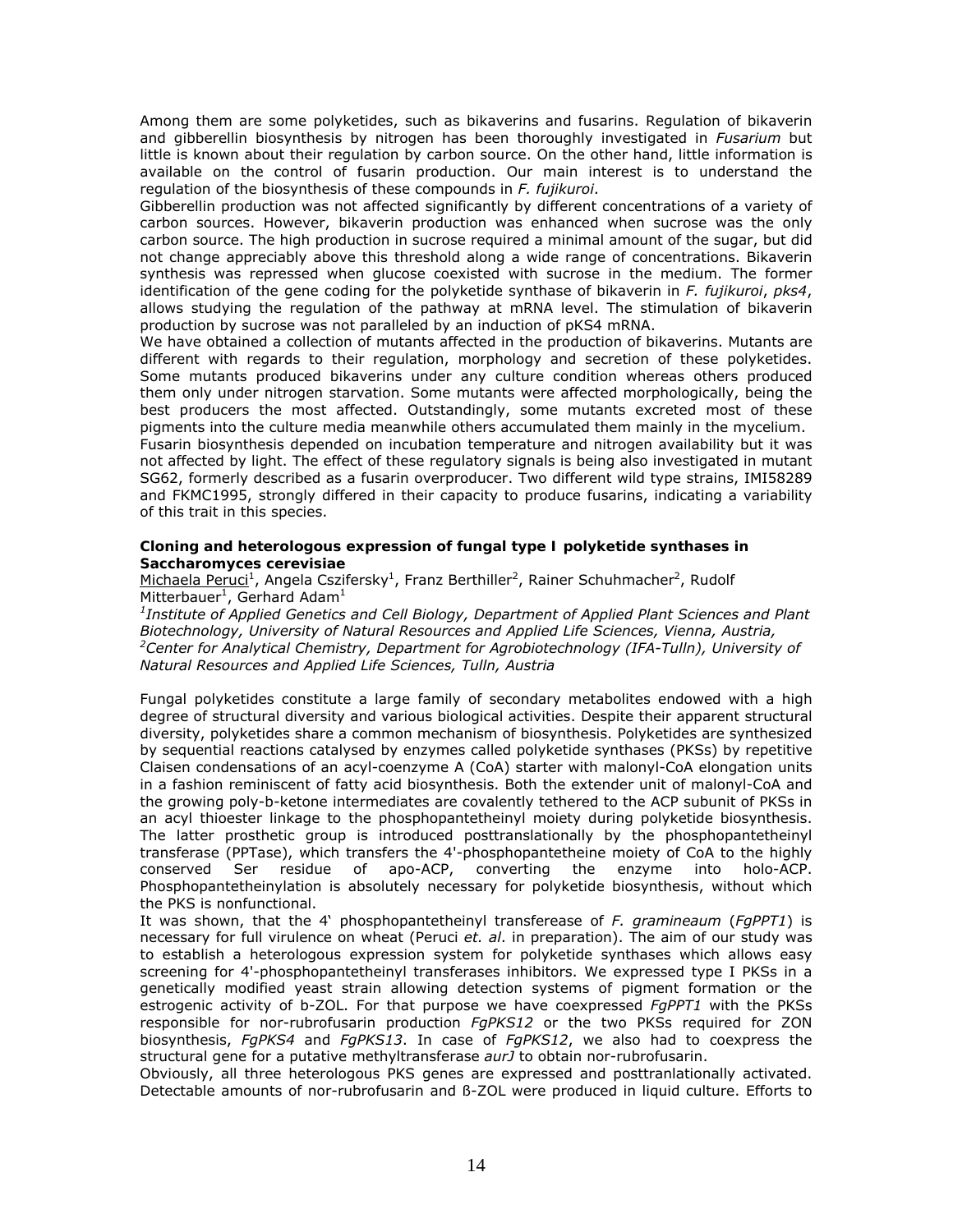increase the expression levels and to establish suitable screening methods for PPTase inhibitors are ongoing.

# **Global players involved in nitrogen regulation in** *Fusarium fujikuroi*

Bettina Tudzynski, Birgit Schönig, Dominik Wagner, Sabine Teichert *Institut für Botanik, Westfälische Wilhelms-Universität Münster, Schlossgarten 3, D-48149 Münster, Germany* 

In *F. fujikuroi*, the global nitrogen regulator AreA does not only control the utilization of alternative nitrogen sources, but also the expression of gibberellin (GA) biosynthetic genes. Using microarrays of the closely related species *F. verticillioides*, we identified a set of genes down-or up-regulated in the *areA* mutant, but also a set of genes which are nitrogen-regulated in an AreA-independent manner. However, not much is known about regulatory proteins, affecting AreA activity. In contrast to *A. nidulans*, the AreA binding protein NMR does not play a major role in regulating AreA activity in *F. fujikuroi*. The deletion of *nmr* did not result in a significant deregulation of AreA target genes, but only in a slightly earlier expression of these genes suggesting that other regulators must exist which inhibit AreA activity under nitrogen sufficient conditions. One candidate is the *F. fujikuroi* homologue of the *A. nidulans meaB* gene. Deletion of *meaB* led to a slight up-regulation of several nitrogen-regulated genes such as the GA- and bikaverin biosynthesis genes and the GS-encoding gene *glnA* demonstrating that MeaB negatively affects the expression of these genes. A differential hybridization of macroarrays with cDNA from the wild-type and the *meaB* mutant revealed a set of MeaB target genes. A MeaB-GFP fusion clearly showed that MeaB is translocated to the nucleus under nitrogen-sufficient conditions. To find out if MeaB and NMR act in the same pathway as it has been shown in *A. nidulans*, or if both factors act independently from each other, we generated *nmr meaB* double knock-out mutants and compared the expression of nitrogenregulated genes in the wild-type with that in all mutants. In addition to these regulators, we are searching for signalling components acting upstream of AreA. We show that MepB, one of three ammonium permeases, seems to be involved in sensing and transduction of the nitrogen signal. Δ*mepB* mutants revealed severe growth defect on low ammonium concentrations suggesting that MepB is the major permease. AreA target genes such as GA- biosynthetic genes or several permease genes, which are normally repressed by ammonium, are derepressed in Δ*mepB* mutants. Overexpression of *mepC*, encoding a second ammonium permease, in Δ*mepB* restored the growth but not the regulation defect. Based on our recent results, we propose a model for the nitrogen regulation network in *F. fujikuroi*.

# **Role of** *Fusarium oxysporum* **white collar 1 photoreceptor on carotenogenesis, UV resistance, hydrophobicity and virulence on mammalian hosts**

Carmen Ruiz-Roldán<sup>1</sup>, Victoriano Garre<sup>2</sup>, Josep Guarro<sup>3</sup>, Marçal Mariné<sup>3</sup>, M. Isabel G. Roncero<sup>1</sup>  $^1$ Universidad de Córdoba, Córdoba, Spain, <sup>2</sup>Universidad de Murcia, Murcia, Spain, <sup>3</sup>Universidad *Rovira y Virgili, Reus, Tarragona, Spain* 

Light regulates developmental and physiological processes in a wide range of organisms, including filamentous fungi. *Fusarium oxysporum*, the causal agent of the vascular wilt disease in a wide variety of crops and an emerging human pathogen, contains a putative photoreceptor Wc1, the orthologe to WC-1 of *Neurospora crassa.* Isolation and characterisation of the *wc1* gene revealed that the predicted protein contained all the characteristic domains present in other fungal photoreceptors, including a conserved LOV domain, two PAS dimerization domains, a nuclear localization sequence and a Zn-finger DNA binding domain. *Wc1* is expressed constitutively at very low levels and does not regulate expression of *wc2* gene. Targeted disrupted mutants showed that this gene is involved in formation of aerial hyphae when grown on solid medium under white light. Defects in aerial hyphae development could be related to altered hydrophobocity, since ∆*wc1* mutants showed altered colony surface hydrophobicity under white light, as well as differential expression pattern of the hydrophobin gene *hyd1*. ∆*wc1* mutants were also affected in induction of carotenogenesis by light, indicating that this gene is involved in this process. Additionally, Wc1 contributes to photoreactivation after UV treatment and controls light induced up-regulation of the photolyase gene *phr1.* Pathotypic behaviour of ∆*wc1* mutants on tomato plants was unaltered, indicating that this gene is dispensable for pathogenicity on host plants. By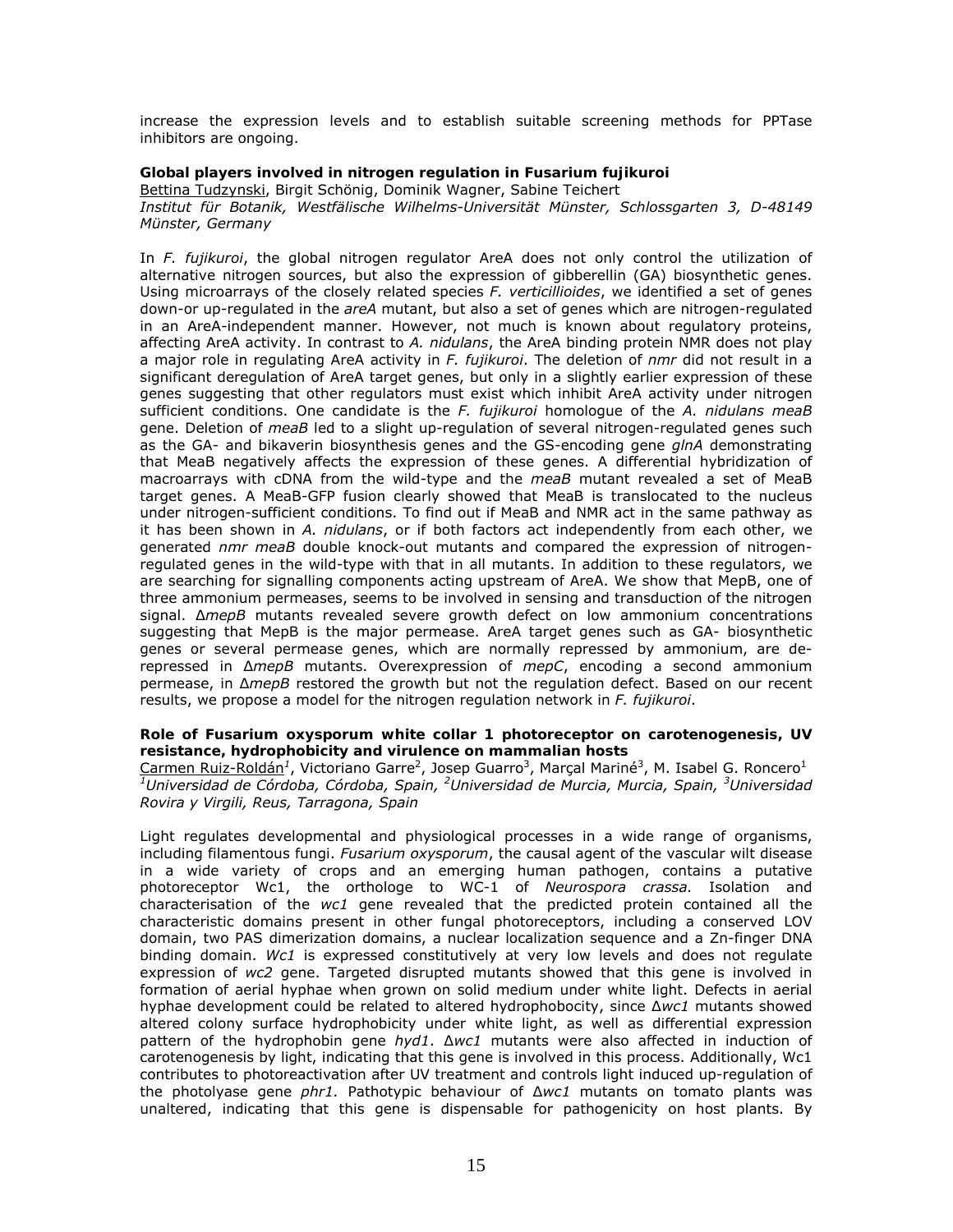contrast, mutation of *wc1* impairs virulence on immunodepressed mice. These results demonstrate that light perception in *F. oxysporum* plays important roles in the development and behaviour of this ascomycete fungus.

### **Identification and phytotoxical properties of fungi genus** *Trichoderma* **from ancient lands and antagonistic activity by** *Trichoderma koningii* **against** *Fusarium oxysporum* **in experiences** *in vitro*

Hector Alejandro Cabrera Fuentes, Farida Alimova, Rezeda Tukhbatova, Elina Rafailova *Kazan State University, Kazan, Tatarstan, Russian Federation* 

Different species of the genus *Trichoderma* are employed in different areas of human activity. We acquired more than 400 stems of fungi from the genus *Trichoderma,* from burial grounds dating 800-600 BC, on the territory of the Republic of Tatarstan, Russia. The objective of this study was to look for stems, perspective for the manufacture of biological products and evaluate *Trichoderma* species as potential biocontrol agents to reduce the impact of the *Fusarium oxysporum*. In order to reach this goal we identified, classified and systematized allocated stems with the use of morphological and molecular-genetic methods and investigated their physiological-biochemical properties. Descriptions of the appearance of colonies and their morphology have been recorded in a before-stated work developed by identifiers Samuels, Chaverri, Bissett. Molecular-genetic research was carried out with use of method PCR (RAPD-analysis). On the basis of the received results investigated stems have been related to species: *Tr. longibrachiatum, Tr. koningii, Tr. harzianum, Tr. asperillum, Tr. citrinoviride, Tr. atroviride, Tr. oblongisporum, Tr. spirale.* Classification of these stems was done with the help of an earlier specially developed program. Also have been investigated antagonistic activities and phytotoxical properties, enzymatic activity of the complex exohydrolase (xylanase, protease and cellulase activity) of allocated stems.Morphological analysis revealed the 2 types of colony (II and VI). Their kinetic parameters were also determined: slow growth isolates and fast growth isolates were calculated as 0.01-0.07 mm/h and 0.1 mm/h. We have also investigated antagonistic activities. As a result of our work, selected stems of *Trichoderma koningii* with a positive influence on the growth of rye and wheat with prospects in biotechnology have been identified.

### **Fast and efficient single step construction of replacement vectors by USER friendly cloning, for targeted gene replacement in fungi**

Rasmus J.N. Frandsen, Jens A. Andersson, Henriette Giese

*Institute for Ecology, Faculty of Life Sciences, University of Copenhagen, Frederiksberg C, Denmark* 

Functional genetics in filamentous fungi have always been dependent on the isolation or construction of mutant strains. The genome sequencing of over 40 fungi genomes has increased the need for faster and more efficient methods to construct targeted replacement and overexpression mutants. To accommodate this we have developed a new vector system that allows single step construction of vectors for targeted gene replacement, thereby cutting vector construction time from ten to only three days and removing half of the required work load. The vector system is dependent on the Uracil-Specific Excision Reagent cloning technology (USER Friendly<sup>™</sup>), which in its commercial version offers high efficient directional cloning of a single PCR amplicon. However, our research shows that USER friendly<sup>TM</sup> cloning technology also can be used for the simultaneous directional cloning of several PCR amplicons and vector fragments, with a cloning efficiency of 85 %, thus allowing single-step construction of replacement vectors. In addition to the increased speed and reduced workload, the singlestep construction strategy also offers greater freedom of operation with respect to the placing of the homologous recombination flanks, as it is independent of restriction enzymes.

The new vector system includes vectors for targeted gene replacement (pRF-HU2), promoter exchange (pRF-HU2E), ectopic overexpression (pRF-HUE) and general purpose cloning (pRF-HU). All are compatible with both protoplast and *Agrobacterium tumefaciens* mediated transformation technologies. The system has been used to analyse putative polyketide gene clusters in *Fusarium graminearum*.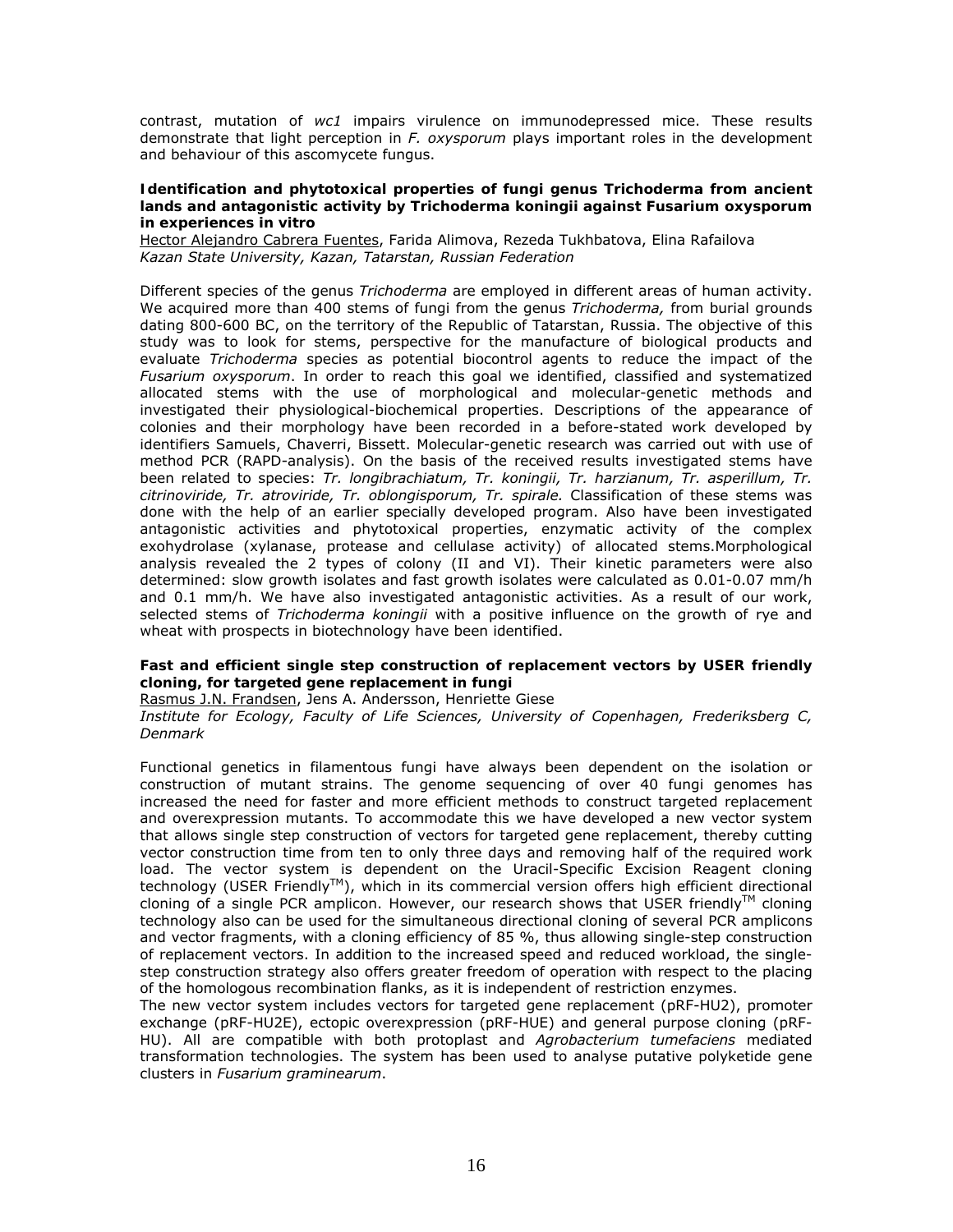# **PCR and spectral imaging based assays for the early detection of aflatoxigenic fungi on maize kernels**

Antonella Del Fiore<sup>1</sup>, Silvia Serranti<sup>2</sup>, Alessandra Ricelli<sup>3</sup>, Massimo Reverberi<sup>2</sup>, Annadele Fabbri<sup>2</sup>, Giuseppe Bonifazi<sup>2</sup>, Corrado Fanelli<sup>2</sup>

*1 ENEA CR Casaccia, Roma, Italy, 2 Univesità La Sapienza, Roma, Italy, 3 CNR, Roma, Italy* 

Fungi are a real issue for the cereal industry. Some fungal species, such as *Aspergillus flavus* and *A. parasiticus*, can produce under suitable conditions, aflatoxins, secondary metabolites which are toxic for human and animals. Many methods have been utilized to measure fungal contamination on cereals. The aim of this work is to use a PCR based method and a spectral imaging based method to detect aflatoxigenic fungi on maize. In the experiments were used two aflatoxigenic strains, *A. parasiticus* NRRL 2999, *A. flavus* NRRL 3357, and one non aflatoxigenic strain of *A. parasiticus* NRRL 11096. An *A. Niger* strain and other strains of *Aspergillus spp*., *Penicillium sp*. and *Fusarium sp*. isolated from maize were also analyzed. Maize hybrids employed in food industry, were used in the PCR-based assay. Genomic DNA was extracted from pure fungal strains, not inoculated and inoculated maize kernels. A primer pair was designed on the coding portion of *omt-*1 gene which encodes for the enzyme Omethyltransferase II necessary for the last step of aflatoxin biosynthesis. The DNA extracted was used as template for PCR amplification with the primer pair selected. PCR amplification generate a fragment of 1254 bp length in *A. flavus* and *A. parasiticus*. Amplification operative conditions were optimized on pure fungal strains and confirmed on maize. DNA amplification was achieved only with DNA from fungal strains of *A. parasiticu*s and *A. flavus* and from maize inoculated with *A. flavus* or *A. parasiticus*, never with DNA of other fungal strains. Specificity was confirmed with DNA extracted from different fungal strains. These results indicate that this PCR-based method could be able to discriminate maize kernels infected with *A. flavus* and *A. parasiticus* from un-infected ones; this method could be used like early detection system, for aflatoxigenic strains in maize. Several studies have tried non-destructive, spectral methods to detect fungal contamination on cereals. At this concern we present a method, based on the spectral imaging, to detect fungal contamination on maize. A desktop spectral imaging system, ImSpectorTM, V10 were used in the work; two aflatoxigenic species were used, *A*. *parasiticus*, and *A. flavus*. They are inoculated on maize and were imaged on day 7 of growth. Changes in reflectance of maize were observed during fungal growth. This approach could be a rapid method of detecting the aflatoxigenic fungi on cereals.

### **Non-dermatophytic molds as a causative agents of onychomycosis in Tehran**

Shahindokht Bassiri-Jahromi, Ali Asghar Khaksar, Golnar Sadeghi, Farnoosh Asghari, Ali Najafi *Pasteur Institute of Iran, Tehran, Islamic Republic of Iran* 

**Back ground:** Non dermatophytic onychomycosis is a fungal infection of fingernails or toenails caused by moulds and yeasts. Onychomycosis is an opportunistic fungal disease and is usually caused due to impaired barrier functions in healthy individuals, for example, trauma in nail. In the last few years the number of cases of non-dermatophytic onychomycosis has greatly increased, mainly in Europe, associated with cases of immunodepression and in immunocompetent subjects.

The aim of our study was to evaluate the incidence, the clinic characteristics and predisposing factors of non-dermatophytic onychomycosis.

**Material and Methods:** A total of 1268 patients' samples including toe and finger nails clippings and subungual debris were collected at the Medical mycology Laboratory of Pasteur Institute of Iran, Tehran from March 2005 through March 2006. Specimens were obtained from clinically suspected fungal infections of toe and finger nail by mycosis, and primary care physicians. The etiologic agents of onychomycosis were established after repeated cultural examinations. All collected specimens were analyzed by direct microscopy and culture. Microscopic examination of these specimens was carried out in potassium hydroxide solution (20%) with demethyle sulfoxide (4%). These specimens were cultured on sabouraud glucose agar with chloramphenicol and sabouraud glucose agar with chloramphenicol and cyclohexamide. Cultures were incubated at 25ºc for up to 28 days and checked twice weekly for growth.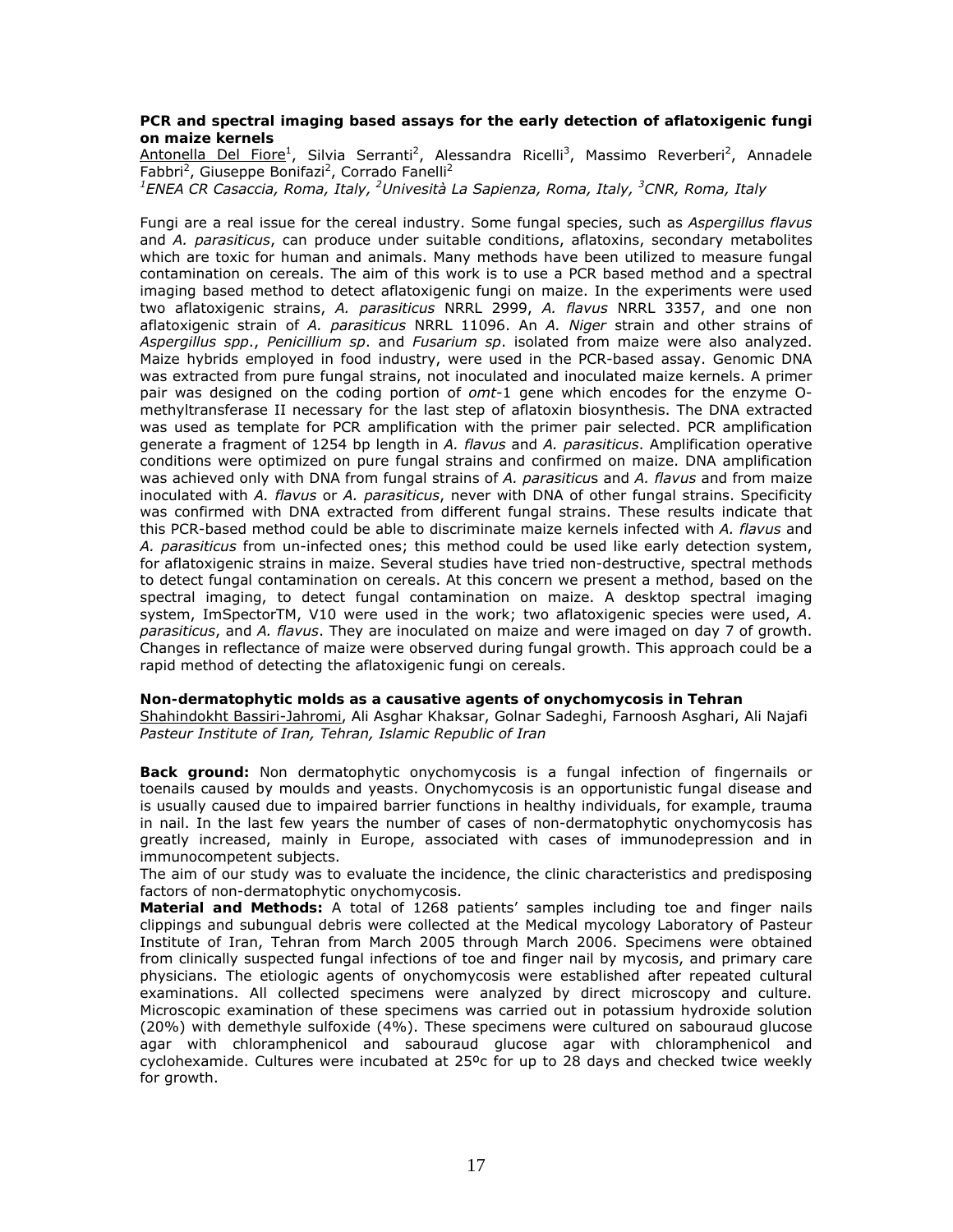**Results:** The patients with onychomycosis were 410 cases , of whom 47 cases (11.5%) were non-dermatophytic onychomycosis. . We found that Aspergillus spp. were the more responsible etiologic agents of non dermatophytic agents of onychomycosis, resulting in a total of 28 patients (59.6%). The toe nail was more affected (72.3%). Non-dermatophytic onychomycosis were 11.5% of all ungual infections. In our study other causative agents were *Acromonium spp., Fusarium spp., Trichosporum spp. Scopolariopsis spp.* and *Geotrichom spp*. **Conclusion:** In our opinion such studies should be performed in every country in order to determine the major fungal species responsible; such information is extremely useful in the treatment of nail onychomycosis. Early diagnosis and accurate therapy are important for the resolution of onychomycosis. Knowing the exact pathogens is important and has implications in therapy and prognosis.

**Sequence-based identification, aggressiveness and fumonisin production of a population of** *Fusarium* **species causing bakanae disease of rice in the Philippines** 

Christian Joseph Cumagun<sup>1</sup>, Carlos Padilla<sup>1</sup>, Evelyn Gergon<sup>2</sup>, Francois Van Hove<sup>3</sup>, Maria Teresa Gonzàlez-Jaén<sup>4</sup>, Patricia Marin<sup>4</sup>

*1 Crop Protection Cluster, College of Agriculture, University of the Philippines Los Baños, Los Banos, College, Laguna, Philippines, <sup>2</sup> Philippine Rice Research Institute, Munoz, Nueva Ecija, Philippines, <sup>3</sup> Mycothèque de l'Université catholique de Louvain, Louvain-la Neuve, Belgium, 4 Department of Genetics, Faculty of Biology, Universidad Complutense de Madrid, José Antonio Nováis, Madrid, Spain* 

Forty *Fusarium* strains were isolated from rice stems, shoots and grains in the Philippine provinces of Nueva Ecija and Laguna. All isolates were identified as *Fusarium fujikuroi* based on the elongation factor -1 α sequence except three isolates which were identified as *F. proliferatum*, *F. sacchari* and *F. oxysporum*. Based on PCR amplification of *MAT* (mating type) specific sequences, the 37 *F. fujikuroi* segregated 10:27 of *MAT-1* and *MAT-2,* respectively. Only five isolates produced fumonisins in liquid culture; concentrations, estimated by Enzyme Linked Immunosorbent Assay (ELISA), ranged from 0.025 ppm to 0.238 ppm. High Performance Liquid Chromatography (HPLC) analysis of 20 isolates revealed seven isolates as fumonisin producers with production ranging from 0.86µg/g -210 µg/g. Amplification of a partial sequence of the *fum1* gene (a key gene in fumonisin biosynthesis) is ongoing. No association between fumonisin production and aggressiveness of isolates under lab and greenhouse conditions were observed.The production of fumonisins of *F. fujikuroi* in rice implies the need to explore a larger population of this pathogen to promote food safety

### **Aggressiveness, vegetative compatibility groups, mating type assessment and fumonisin production of** *Gibberella fujikuroi* **(***Fusarium verticillioides***) from corn in the Philippines**

Christian Joseph Cumagun<sup>1</sup>, Mabel Vallena<sup>1</sup>, Ma. Leizel Vargas<sup>1</sup>, April Alviar<sup>1</sup>, Francoise Munaut<sup>2</sup>, Francois Van Hove<sup>2</sup>

*1 Crop Protection Cluster, College of Agriculture, University of the Philippines Los Baños, Los Baños, College, Laguna, Philippines, <sup>2</sup> Mycothèque de l'Université catholique de Louvain (BCCMTM /MUCL), Université catholique de Louvain, Louvain-la Neuve, Belgium* 

*Gibberella fujikuroi* (*Fusarium verticillioides*) is one of the most important fungal pathogens of corn worldwide. The pathogen produces mycotoxin fumonisins that are potentially harmful to human and animal health. Twenty isolates of *G. fujikuroi* from Laguna, Philippines were characterized at the molecular level by mating population (MP) and mating type (*MAT*). The identity of the 12 isolates was confirmed by sexual crosses with standard tester strains. Eleven isolates were *MATA-1* and one *MATA-2*. All the isolates were further characterized by fertility and vegetative compatibility group (VCG) in the laboratory and tested for their stalk rot aggressiveness on 'Super Sweet' corn variety under field conditions across two environments using the toothpick inoculation method. In two greenhouse trials, inhibition of seedling emergence, seedling height, fresh and dry weight were also determined. Fumonisin production was analysed by High Performance Liquid Chromatography (HPLC). Analysis of fertility revealed that six out of 12 MPA isolates were hermaphrodites. Significant  $(P = 0.05)$ differences in aggressiveness toward corn of some isolates were observed for both experimental locations while vegetative compatibility grouping by pairing *nit* mutants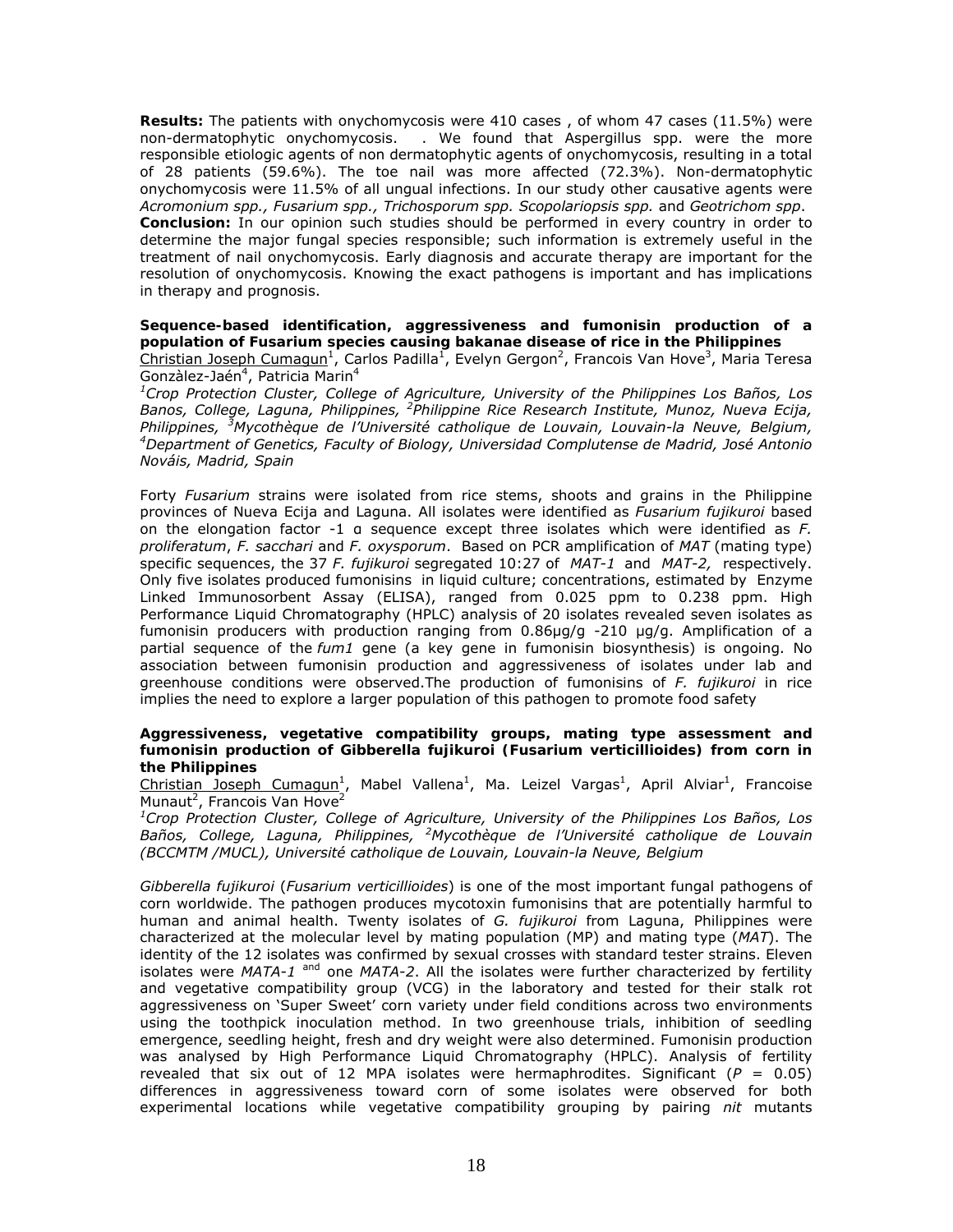identified 19 vegetative compatibility groups for this population with a genotype diversity of 0.95. All isolates were pathogenic to corn seedlings and mature plants compared to noninoculated control. Fumonisin production of the isolates was not associated with their fumonisin production. Majority of the MPA isolates, 9 out of 11 analyzed, were fumonisin producers whereas 3 out of 5 analyzed MPA isolates are non fumonisin producers.

# **Philigenetic analysis and fumonisin production of** *Fusarium fujikuroi* **strains isolated from rice in the Philippines**

Patricia Marín<sup>1</sup>, Christian Cumagum<sup>2</sup>, Alejandra Cruz<sup>1</sup>, Covadonga Vázquez<sup>3</sup>, Carmen Callejas<sup>1</sup>, Mª Teresa González-Jaén<sup>1</sup>

*1 Department of Genetics, University Complutense of Madrid, Jose Antonio Novais 2, 28040 Madrid, Spain, <sup>2</sup> Crop Protection Cluster, University of the Philippines Los Baños, College, Laguna, 4031, Philippines, <sup>3</sup> Department of Microbiology III, University Complutense of Madrid, Jose Antonio Novais 2, 28040 Madrid, Spain* 

Fumonisins are important mycotoxins which often contaminate several cereals such as maize, wheat or rice, although they can also occur in a wide variety of other commodities. Fumonisins are responsible of serious chronic and acute diseases in human and animals and their presence is under regulation in more than 100 countries. Fumonisins production is basically limited to the members of the formely so-called *Gibberella fujikuroi* species complex. Although *Fusarium verticillioides* and *F. proliferatum* are the main fumonisin producers, other related species have been also reported. *F. fujikuroi* has been described as a maize and rice pathogen causing important agricultural losses. However, little information is available about the phylogenetics of this species and its ability to produce fumonisins. In this work, we studied 23 strains isolated from rice in the Philippines and we performed a philogenetic analysis using the partial sequence of the Elongation Factor 1 alpha (EF-1 $\alpha$ ) including isolates belonging to closely related species. Fumonisin producion was analysed in seven-day-old cultures grown in fumonisin-inducing medium by an ELISA-based method and by Real Time RT- PCR using primers for *FUM1* gene, a key gene in fumonisin biosynthesis. The results indicated the ability of F*. fujikuroi* isolates to produce fumonisin at low levels in the conditions tested and a good agreement between results obtained by ELISA and Real Time RT-PCR.

### **Characterization of toxigenic** *Fusarium* **species in China**

Theo A.J. Van der Lee, X. Xu, C. Huang, L. Yang, D. Yu, Z. Zhang, J. Feng, C. Waalwijk *Plant Research International, Wageningen, Netherlands* 

The cereals wheat, maize, and barley are among the world's most important food and feed crops, yet quantity and quality of the production is threatened by Fusarium Head Blight (FHB) caused by a complex of *Fusarium* species. The Chinese climate is very conducive for FHB and disease pressure in several regions in China is among the highest in the world. Consumption of food and feed contaminated with the secondary metabolites produced by *Fusarium* species poses a great threat as these mycotoxins can cause serious illnesses and immune-suppression in humans and animals. The EU has recently set limits for several of these mycotoxins. The Fusarium genus is represented by a large number of evolutionary related but relatively diverse groups of organisms. Molecular research has shown that isolates that are morphologically similar represent different species (O' Donnell, 2004). We characterized over 2500 single spore isolates collected from maize, wheat and barley from many different provinces in China using diagnostic primers for the different species and chemotype as well as SSR markers. We found *F. asiaticum* to be the dominant species collected along the Yangtze River from wheat and barley samples. In the Northeast (Liaoning, Jilin, Heilongjiang) *Fusarium graminearum sensu stricto* was the dominant species on maize, but more to the West (Inner Mongolia, Henan) *F. boothii* and *F. meridionale* were more prevalent. In addition to a clear distinction for the different species based on geographic origin and host, we also found that isolates collected from barley from the downstream valleys of the Yangtze River are mainly deoxynivalenol (DON) producers, while the majority of isolates collected in the isolated mountainous provinces of Sichuan and Yunnan produce nivalenol (NIV). Our data suggest a recent displacement of the *Fusarium* population in the valleys of the Yangtze River.